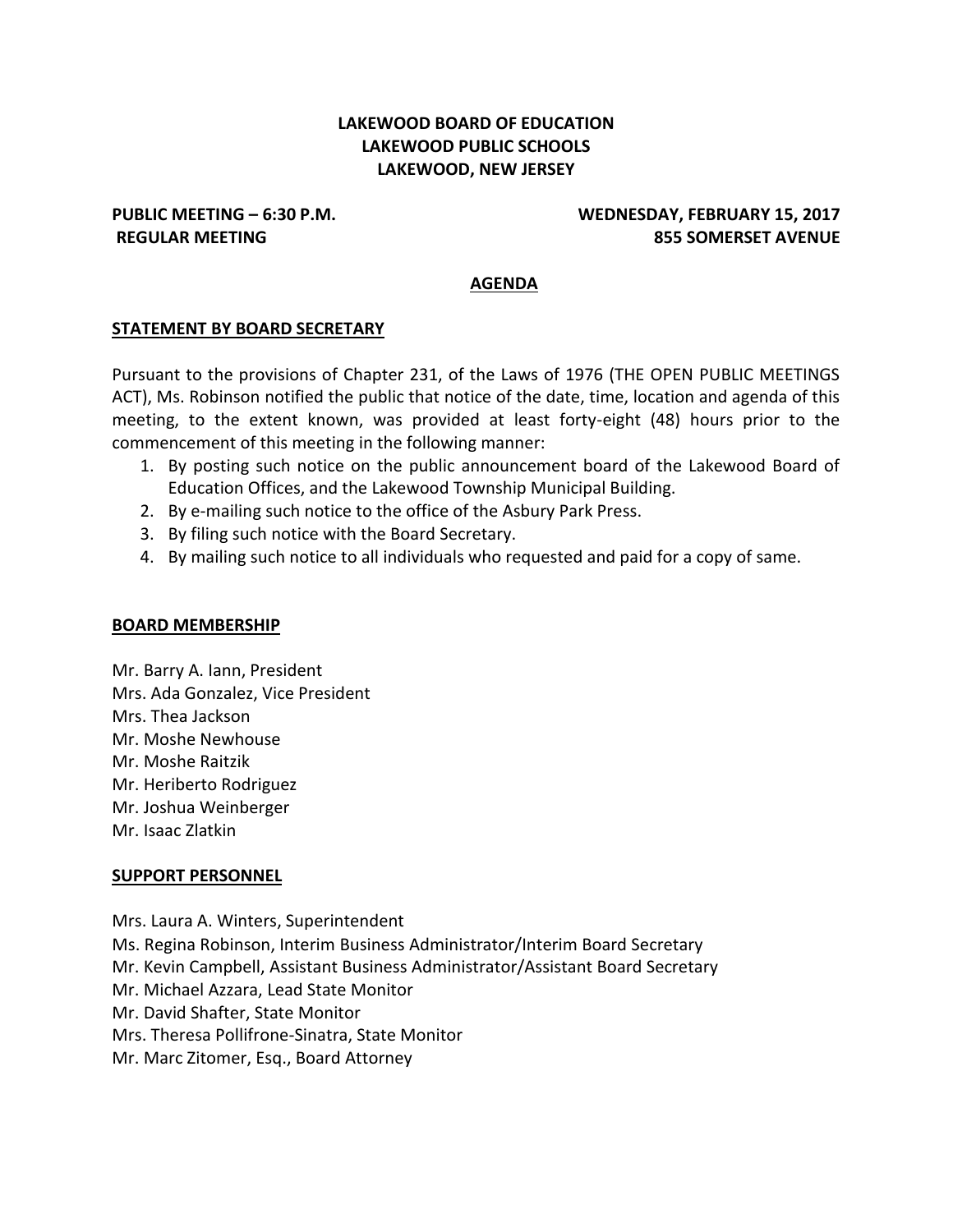# **AGENDA FEBRUARY 15, 2017**

I. PLEDGE OF ALLEGIANCE – PRESIDENT, LAKEWOOD BOARD OF EDUCATION

### II. ROLL CALL

- III. Interview Of Candidates Eligible To Fill Board Vacancy:
	- 1. Moshe Bender
	- 2. Avarham Sharaby
- IV. Regina Robinson, Interim Board Secretary, will administer the Oath of Office to the newly appointed Board member, whose term will run from February 15, 2017 through January 4, 2018, the Reorganization Meeting for 2018.
- V. EXECUTIVE SESSION RESOLUTION

**Whereas**, Public Law 1975, Chapter 231, known as the Open Public Meetings Act, provides that a public body may not exclude the public from any meeting to discuss any matter described therein until the public body has first adopted a Resolution; and

**Whereas**, the Board of Education of the Township of Lakewood has determined that the following items must be discussed in closed session and that the public must be excluded from said deliberations; and

**Whereas**, the Board of Education of the Township of Lakewood has determined that the subject matter of the closed discussion falls within those matters described in subsection 7b of the Open Public meetings Act;

**Now, Therefore, Be It Resolved**, by the Board of Education of the Township of Lakewood, Count of Ocean, State of New Jersey, that

- A. The Board of Education, in closed session, may discuss one or more of the following subject matters:
	- 1. Confidential under Federal/State Law or rule of Court
	- 2. That which would impair a right to receive Government Funds
	- 3. Unwarranted invasion of Pupil's privacy
	- 4. Collective Bargaining Agreement
	- 5. Purchase, Lease or Acquisition of real property or investment
	- 6. Any tactics and techniques utilized in protecting the safety and property of the public
	- 7. Any pending or anticipated litigation or contract negotiation other than as stated in #4
	- 8. Involving the employment, appointment, termination of employment

BOE Agenda: February 15, 2017 2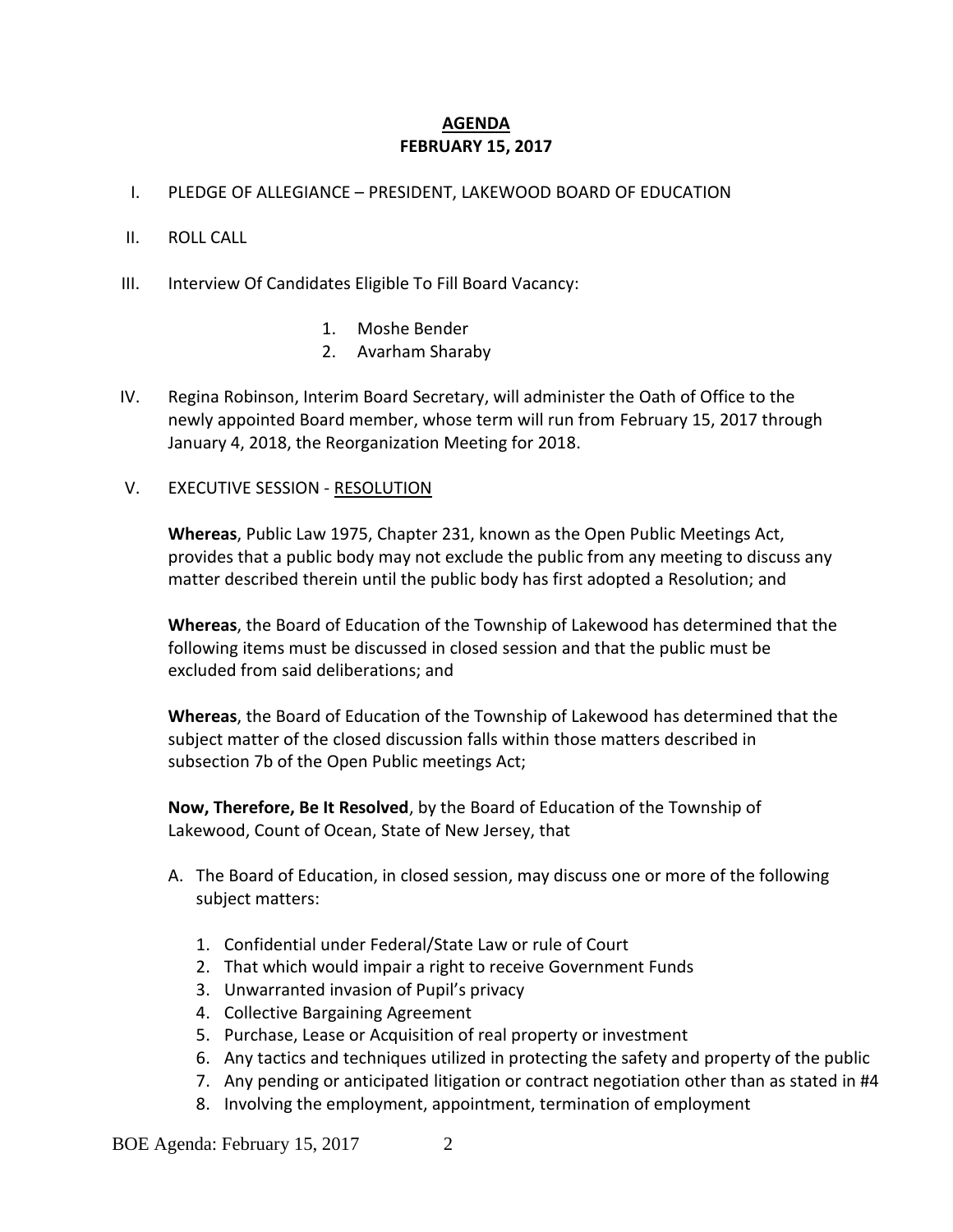9. Any deliberations occurring after a public hearing

Which subject matters constitute a subject matter described in the sub-section 7b of the open Public Meetings Act.

**Be It Further Resolved** that, the Board of Education, of the Township of Lakewood, will disclose to the public the subject matter of said closed discussions, as soon as the matters have been resolved and the determination can be disclosed to the public.

- VI. ROLL CALL
- 
- VII. PRESENTATIONS 1. Superintendent Recognition Award
	- 2. Black History Essay Award
	- 3. Citizens Life Saving Award
	- 4. LMS \$10,000 NJEA New Jersey Sustainability Grant Winner
	- 5. Career Academies for the 2017-2018 School Year Marcy Marshall, Principal
	- 6. Spruce Street School Aleida Salguero
	- 7. Ella G. Clarke School Ebony Rivera
	- 8. Audit Presentation Lerch, Vinci & Higgins, LLP

### VIII. MINUTES

- IX. COMMITTEE REPORTS
- X. CORRESPONDENCE AND COMMUNICATIONS
- XI. RECOGNITION OF THE PUBLIC

### **STATEMENT BY BOARD PRESIDENT**

Pursuant to Board Policy 0164, Roberts' Rules of Order shall govern the Board of Education in its deliberations and in the conduct of its meetings. As such, all comments from the public and from other members of the Board should be directed to the Board President who is responsible for presiding over the meeting.

The President shall direct all inquiries or comments to the appropriate Administrator or Board member for response, as appropriate. The law requires a period of public comment at our meetings, not a question or answer session or debate. The board president at his discretion may or may not feel it is appropriate to answer questions raised during the public comment period. The board and administration do take all public comments seriously and consider them when conducting business.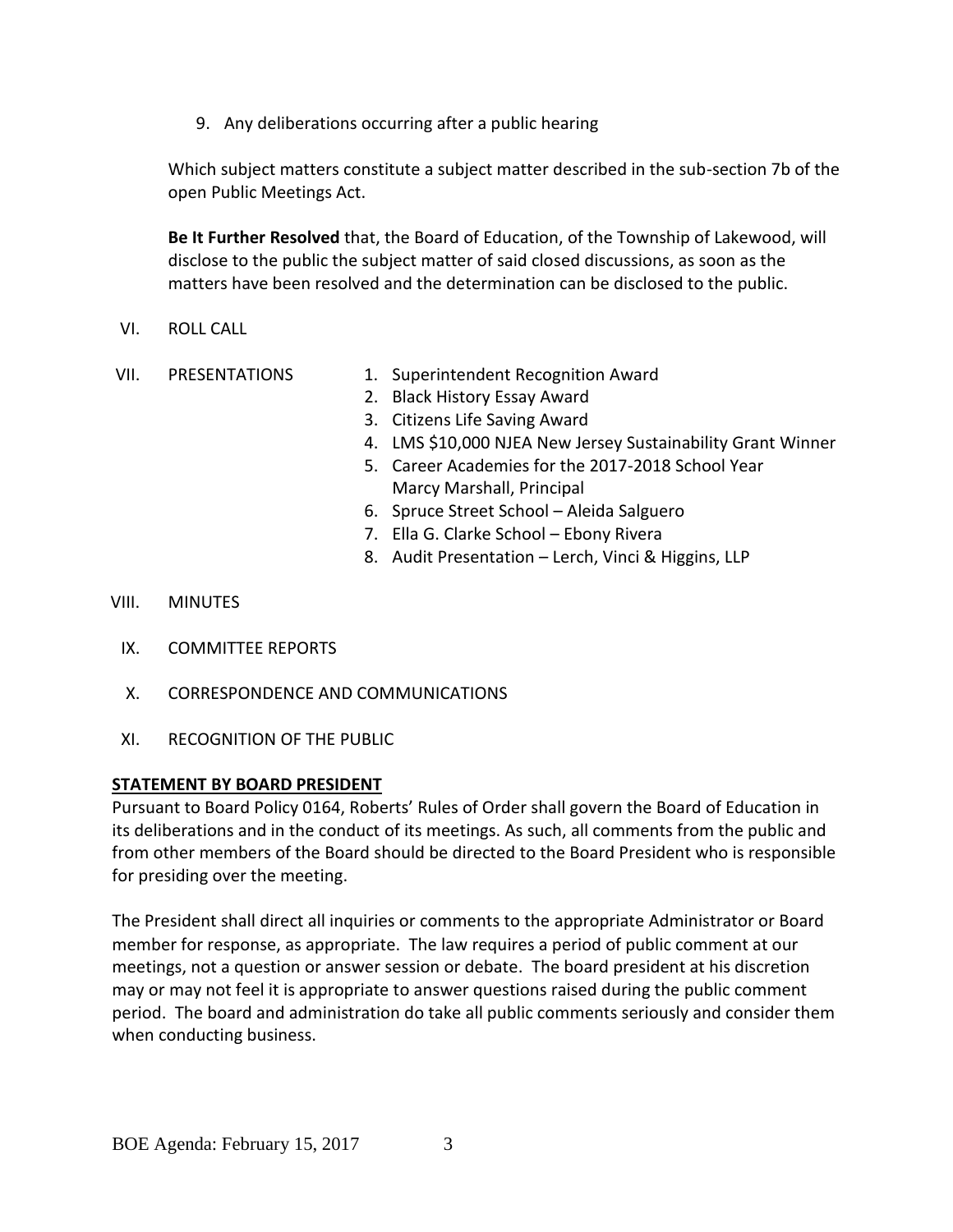The President may interrupt, warn, or terminate a participant's statement when the statement is too lengthy, abusive or obscene. In addition, Security Personnel may direct any individual to leave the meeting when that person does not observe reasonable decorum, whether the person is at the microphone or at any other place in the meeting room. New Jersey law makes it a crime for any person to intentionally disrupt a public meeting. Law enforcement will be contacted if a person disrupts the meeting and fails to desist after being directed to do so. Finally, we ask that you silence all electronic devices.

- XII. REPORTS AND RECOMMENDATIONS OF THE BUSINESS ADMINISTRATOR/ BOARD SECRETARY:
- A. Approve the attached Budgetary line item Transfers for December, 2016.
- B. Acceptance of the Treasurers' and Board Secretary Reports for December, 2016.
- C. Certification of No Over expenditures

Pursuant to N.J.A.C. 6A:23A-16.10, I, Regina Robinson/Interim Business Administrator/ Board Secretary, certify that as of December 31, 2016 no budgetary line item account has obligations and payments which in total exceed the amount appropriated by the District Board of Education pursuant to N.J.S.A.18A:22-8 and 18A:22-8.1, and that the District financial accounts have been reconciled and are in balance.

Regina Robinson **February 15, 2017** Interim Business Administrator/ Board Secretary Date

- D. Approve Bills List for February 15, 2017 for the Warrant Account in the amount of: \$6,674,459.03
- E. Approve Bills List for the February 15, 2017 Cafeteria Account: \$426,826.05
- F. Approval of the Payroll and Board Share of Fica/Medi for :
	- February 03, 2017 in the amount of  $$2,180,355.66$
- G. Approval of payment of New Jersey State Health Benefit Plan premiums for December 2016 in the amount of \$1,257,759.51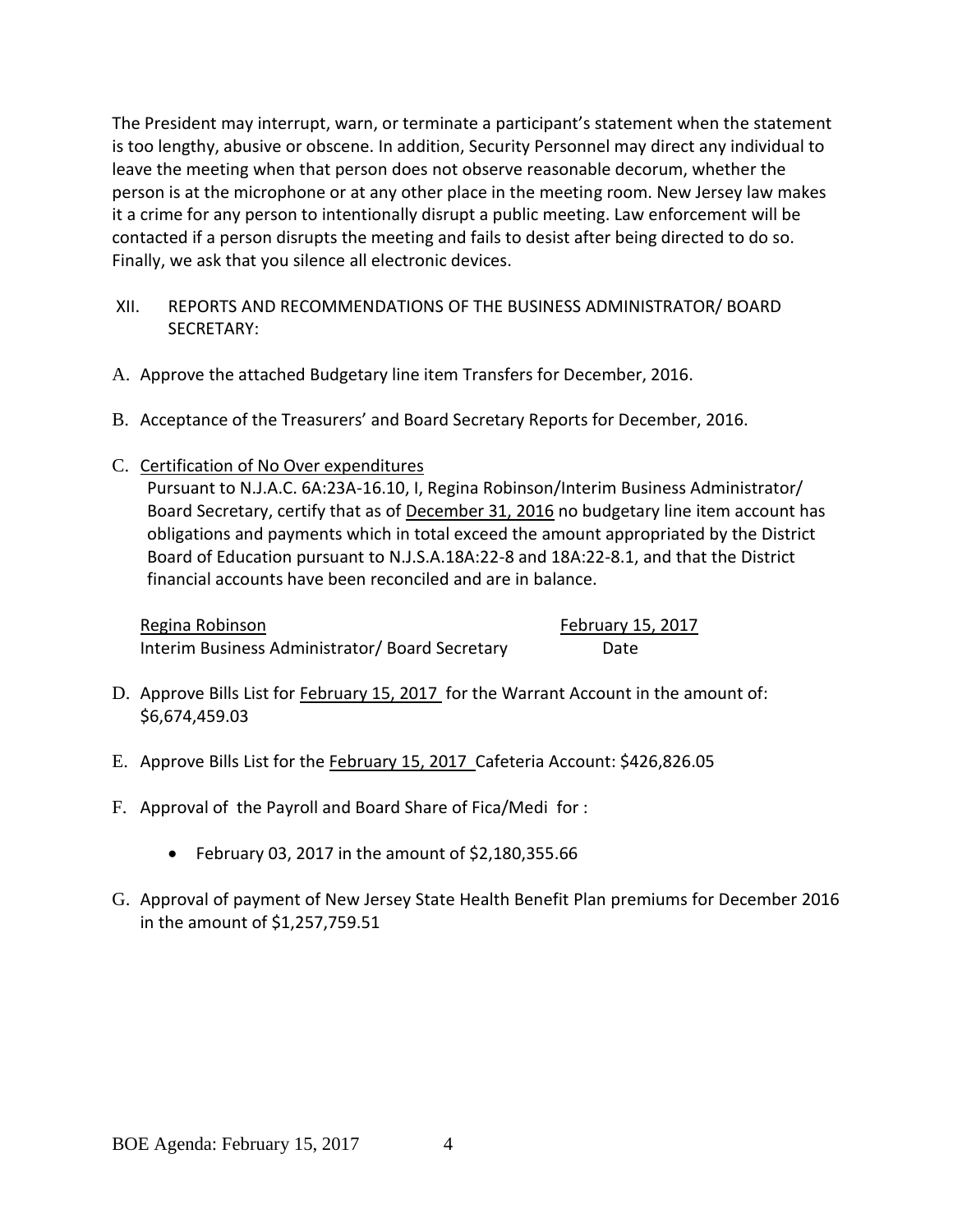# H. Transportation Items:

1a. Approval to record results from 2016/217 Bid 22-1617 to cover routes from 2/9/17- 6/30/17

| KLARR                                   |        |  |  |  |  |  |
|-----------------------------------------|--------|--|--|--|--|--|
| INC/DEC<br>COST<br><b>ROUTE</b><br>AIDE |        |  |  |  |  |  |
| MCFVR1                                  | \$1.00 |  |  |  |  |  |
| NO OTHER BIDDERS                        |        |  |  |  |  |  |

1b. Award results from Bid 22-1617

| <b>BID AWARD 22-1617</b>    |             |             |              |        |            |                 |           |            |              |
|-----------------------------|-------------|-------------|--------------|--------|------------|-----------------|-----------|------------|--------------|
| <b>ROUTE</b>                | <b>COST</b> | <b>AIDE</b> | <b>GRAND</b> | INC/DE | <b>DAY</b> | <b>TTL COST</b> | <b>NO</b> | <b>CPS</b> | <b>VENDO</b> |
|                             |             |             | <b>TOTAL</b> |        | S          |                 | S         |            | R            |
| <b>MCFVR</b>                |             |             |              |        |            | \$18,518.       |           | \$1,543.   |              |
|                             | \$394.00    | \$65.00     | \$459.00     | \$1.00 | 47         | 00              | 12        | 17         | <b>KLARR</b> |
|                             |             |             |              |        |            |                 |           |            |              |
| AIDE NOT NEEDED, TEACHER TO |             |             |              |        |            |                 |           |            |              |
| <b>ACOMPANY STUDENTS</b>    |             |             |              |        |            |                 |           |            |              |

2a. Approval to record results from 2016/217 Bid 23-1617 to cover routes from 2/9/17- 6/30/17

| <b>KLARR</b>       |             |             |         |  |  |  |  |
|--------------------|-------------|-------------|---------|--|--|--|--|
| <b>ROUTE</b>       | <b>COST</b> | <b>AIDE</b> | INC/DEC |  |  |  |  |
| SC <sub>2</sub>    |             |             |         |  |  |  |  |
| CES3               |             |             |         |  |  |  |  |
| <b>SO5</b>         |             |             |         |  |  |  |  |
| SC <sub>3</sub>    | \$396.00    | \$68        | \$1.00  |  |  |  |  |
| <b>ONLY BIDDER</b> |             |             |         |  |  |  |  |

2b. Award results from Bid 23-1617

| <b>BID AWARD 23-1617</b> |          |             |              |         |             |                 |            |            |               |
|--------------------------|----------|-------------|--------------|---------|-------------|-----------------|------------|------------|---------------|
| ROUTE                    | PerDiem  | <b>AIDE</b> | GRANT        | INC/DEC | <b>DAYS</b> | <b>TTL COST</b> | <b>NOS</b> | <b>CPS</b> | <b>VENDOR</b> |
|                          |          |             | <b>TOTAL</b> |         |             |                 |            |            |               |
| SC <sub>3</sub>          | \$396.00 | \$68        | S464.00      | \$1.00  | 83          | \$38,512.00     | 11         | \$3,501.09 | <b>KLARR</b>  |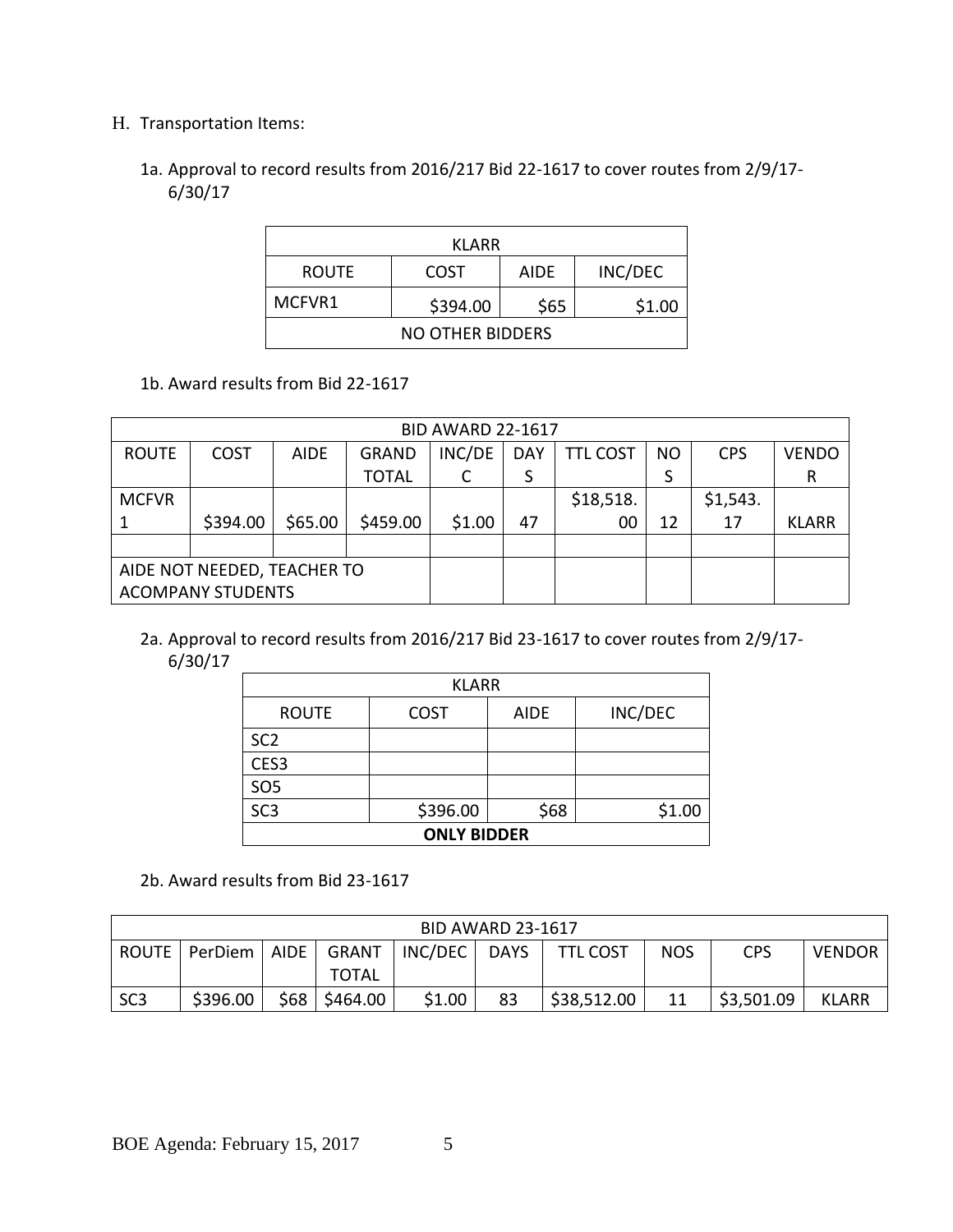3a. Approval to record results from 2016/217 quote Q-17-23 to cover routes from 2/5/17- 5/5/17

| SEMAN-TOV                                            |          |             |          |         |  |  |  |
|------------------------------------------------------|----------|-------------|----------|---------|--|--|--|
| <b>ROUTF</b>                                         | COST     | <b>AIDF</b> |          | INC/DEC |  |  |  |
| CKMD5PWC                                             | \$309.00 | \$75.00     | \$384.00 | \$0.01  |  |  |  |
| \$370.00<br>\$0.01<br>\$305.00<br>\$65.00<br>CKMD5WC |          |             |          |         |  |  |  |
| *** NO OTHER BIDDERS                                 |          |             |          |         |  |  |  |

3b. Award results from quote Q-17-23

| <b>ROUTE</b> | <b>COST</b> | <b>AIDE</b> | <b>GRAND</b><br><b>TOTAL</b> | INC/DEC | <b>DAYS</b> | <b>TTL COST</b> | <b>NOS</b> | <b>CPS</b>  | <b>VENDOR</b>         |
|--------------|-------------|-------------|------------------------------|---------|-------------|-----------------|------------|-------------|-----------------------|
| CKMD5PWC     | \$309.00    | \$75.00     | \$384.00                     | \$0.01  | 49          | \$18,816.00     |            | \$9,408.00  | <b>SEMAN</b><br>- TOV |
| CKMD5WC      | \$305.00    | \$65.00     | \$370.00                     | \$0.01  | 50          | \$18,500.00     |            | \$18,500.00 | <b>SEMAN</b><br>- TOV |

4. Correction to board minutes from 1/25/17 Transportation item H number 1B as follows:

| <b>BID AWARD 21-1617</b> |             |             |              |         |             |                 |            |            |               |
|--------------------------|-------------|-------------|--------------|---------|-------------|-----------------|------------|------------|---------------|
| <b>ROUTE</b>             | <b>COST</b> | <b>AIDE</b> | <b>GRAND</b> | INC/DEC | <b>DAYS</b> | <b>TTL COST</b> | <b>NOS</b> | <b>CPS</b> | <b>VENDOR</b> |
|                          |             |             | <b>TOTAL</b> |         |             |                 |            |            |               |
| <b>PES11</b>             | \$285.00    | \$45.00     | \$285.00     | \$0.01  | 105         | \$29,925.00     | 54         | \$554.17   | <b>KLARR</b>  |
| S <sub>5</sub>           | \$285.00    | \$45.00     | \$285.00     | \$0.01  | 105         | \$29,925.00     | 48         | \$623.44   | <b>KLARR</b>  |
| MCFVR1                   |             |             |              |         |             |                 | 13         |            | <b>NO BID</b> |
| PRS1                     |             |             |              |         |             |                 | 45         |            | <b>NO BID</b> |
| PRS3                     |             |             |              |         |             |                 | 46         |            | <b>NO BID</b> |
| SPRS4                    |             |             |              |         |             |                 | 9          |            | <b>NO BID</b> |
| PBC4WC                   |             |             |              |         |             |                 |            |            | SEMAN-        |
|                          | \$110.00    | \$25.00     | \$135.00     | \$0.01  | 109         | \$14,715.00     | 8          | \$1,839.38 | <b>TOV</b>    |
| PBC5WC                   |             |             |              |         |             |                 |            |            | SEMAN-        |
|                          | \$110.00    | \$25.00     | \$135.00     | \$0.01  | 109         | \$14,715.00     | 9          | \$1,635.00 | <b>TOV</b>    |
| S7                       |             |             |              |         |             |                 |            |            | SEMAN-        |
|                          | \$390.00    | \$60.00     | \$390.00     | \$0.01  | 105         | \$40,950.00     | 45         | \$910.00   | <b>TOV</b>    |
| SO8A                     | \$195.00    | \$40.00     | \$235.00     | \$0.01  | 105         | \$24,675.00     | 5          | \$4,935.00 | <b>VAMVAS</b> |
| SO <sub>9</sub>          | \$195.00    | \$40.00     | \$235.00     | \$0.01  | 105         | \$24,675.00     | 6          | \$4,112.50 | <b>VAMVAS</b> |
| SPRS5                    | \$325.00    | \$40.00     | \$365.00     | \$0.01  | 105         | \$38,325.00     | 8          | \$4,790.63 | <b>VAMVAS</b> |
| SSS7                     | \$325.00    | \$40.00     | \$365.00     | \$0.01  | 105         | \$38,325.00     | 11         | \$3,484.09 | VAMVAS        |

I. Move that the Board of Education increase the Flexible Spending Account Health Care limit from \$2,550.00 to \$2,600.00 to comply with the new federal limit.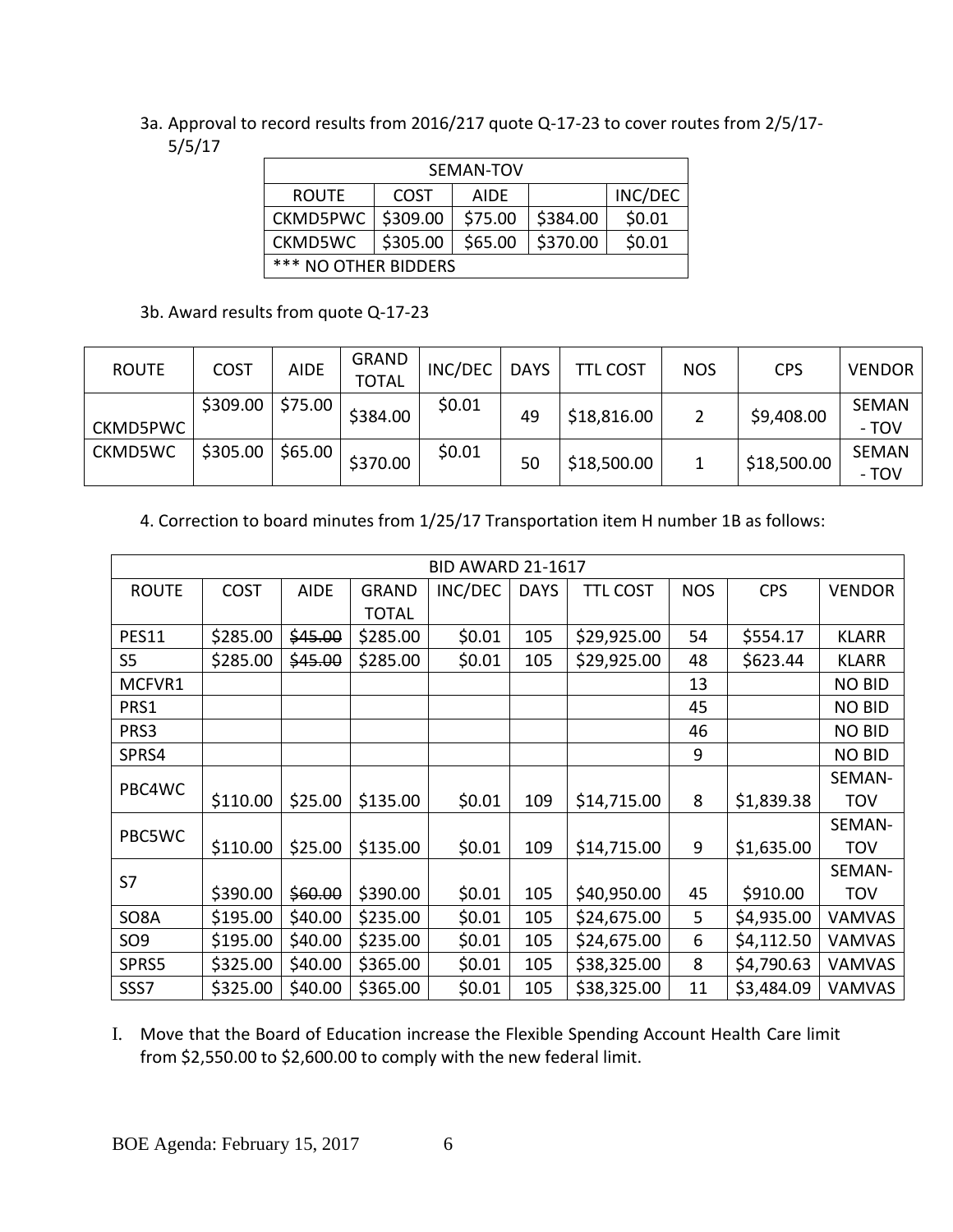J. WHEREAS, there exists a need for specialized legal services in connection with the capital program and the authorization and the issuance of obligations of The Lakewood Board of Education, a body corporate of the State of New Jersey, including the review of such procedures and the rendering of approving legal opinions acceptable to the financial community; and

WHEREAS, such special legal services can provided only by a recognized Bond Counsel firm, and the law firm of McManimon, Scotland & Baumann, LLC, Roseland, New Jersey is so recognized by the financial community; and

WHEREAS, funds are or will be available for this purpose;

# BE IT RESOLVED AS FOLLOWS:

- 1. The law firm of McManimon, Scotland & Baumann, LLC is hereby retained to provide specialized legal services necessary in connection with the capital program and the authorization and the issuance of obligations of the Board in accordance with an Agreement dated as of February 15, 2017 and submitted to the Board (the "Contract")
- 2. The Contractor is awarded without competitive bidding as a "Professional Service" in accordance with the Public School Contracts law, N.J.S.A. 18A:18A-5(a)(1), because it is for services performed by persons authorized by law to practice a recognized profession.
- 3. A copy of the resolution as well as the Contract shall be placed on file with the Secretary of the Board.
- 4. A notice in accordance with the Public School Contracts Law of New Jersey shall be published in the Asbury Park Press.
- K. WHEREAS, The Lakewood Board of Education issued Bid 19-1617 for Non-Public Security Supplies for 40 (forty) schools; and

WHEREAS, the bid opening occurred on February 10, 2017 at 10:00AM; and

WHEREAS, 35 (thirty-five) firms were solicited and 1 (one) bid was received,

NOW BE IT RESOLVED that the Board of Education approve the award of the Non-Public Security Supplies bid to Sonitrol Security Systems of Central NJ, Inc. for the 17 (seventeen) schools for which bids were submitted as follows: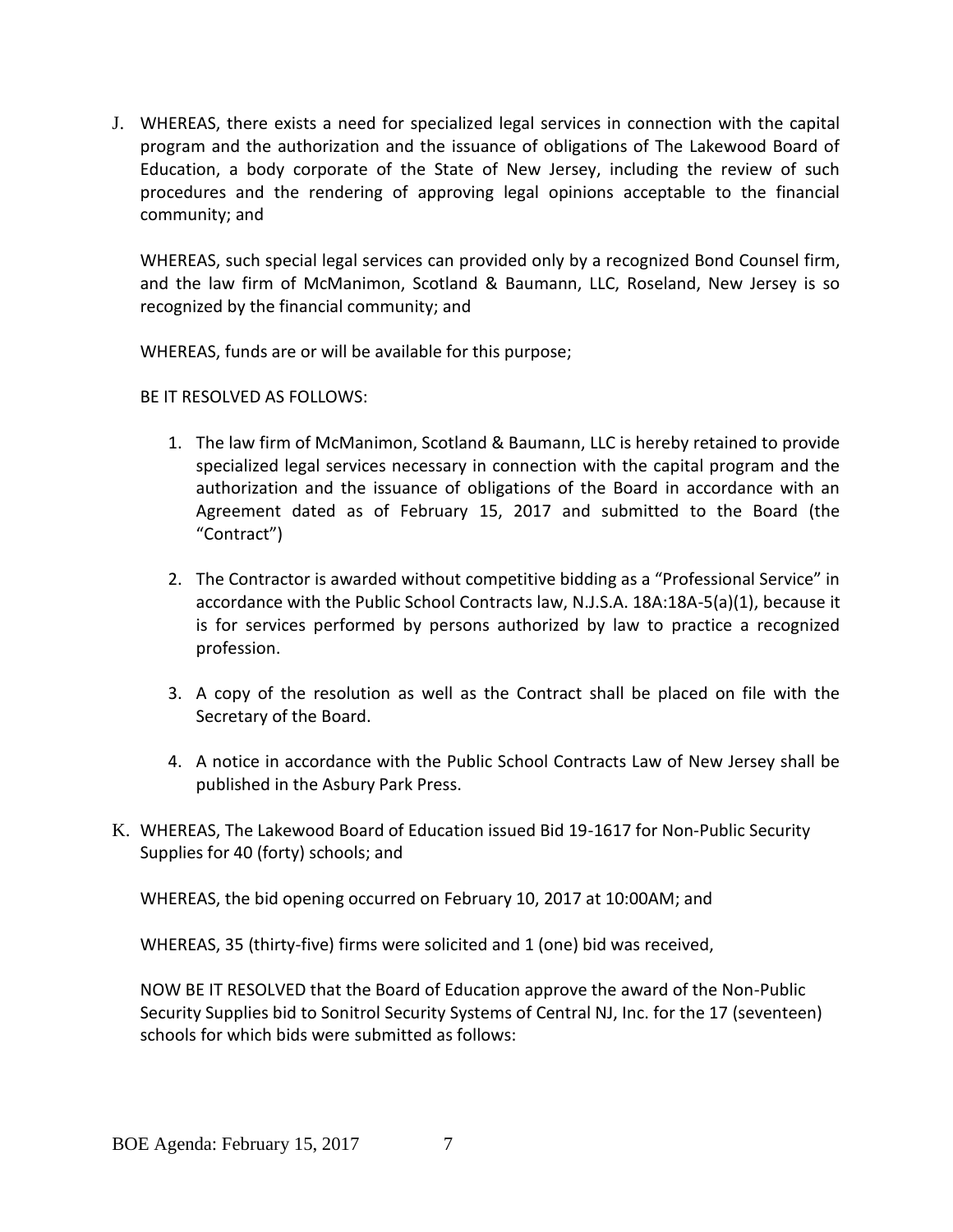| School                           | Not to exceed amount |
|----------------------------------|----------------------|
| Bais Rivka Rochel                | \$64,550             |
| <b>Bais Rochel</b>               | \$30,100             |
| Bais Tova                        | \$59,300             |
| <b>Bnos Devorah</b>              | \$28,630             |
| <b>Bnos Yaakov</b>               | \$38,900             |
| Kesser Bais Yaakov               | \$6,050              |
| Moreshes Bais Yaakov             | \$3,050              |
| <b>Talmud Torah Bais Avrohom</b> | \$32,850             |
| <b>Tiferes Bais Yaakov</b>       | \$34,600             |
| Tiferes Chaya                    | \$12,000             |
| Toras Imecha                     | \$20,600             |
| United Talmudical Academy        | \$11,550             |
| Yeshiva K'Tana                   | \$42,300             |
| Yeshiva Ohr Yehuda               | \$6,650              |
| Yeshiva Ohr Yissochor            | \$2,400              |
| Yeshiva Shagas Aryeh             | \$27,700             |
| Mesivta of Lakewood              | \$13,150             |

(funding for this project is thru the Non-Public Security Grant 20-511-266-610-16-xx)

AND BE IT FURTHER RESOLVED, that the Board of Education grants permission to the Business Administrator/Purchasing Agent to solicit for Non-Public Security Supplies for the 23 (twenty-three) remaining schools for which no bids were received.

- L. Move that the Board of Education give permission to the Business Administrator/Purchasing Agent to solicit bids for Cleaning Services for 10 (ten)District owned classroom trailers at various Non-Public School locations.
- M. RESOLVED, upon the recommendation of the Superintendent, that the Lakewood School District, in the County of Ocean, New Jersey authorizes Parette Somjen Architects to submit all necessary plans and paperwork to the Department of Education concerning the Temporary Classroom Unit at Bais Rochel, 115 Carey Street, Lakewood NJ 08701, to serve as an application to the Office of School Facilities and an amendment to the District's Long Range Facility Plan; and

BE IT FURTHER RESOLVED, this project shall be an "Other Capital" project and the Board of Education is NOT seeking State Development Authority funding but will fund the Project through Chapter 192 grant funding. (20-505-200-516-16-0000)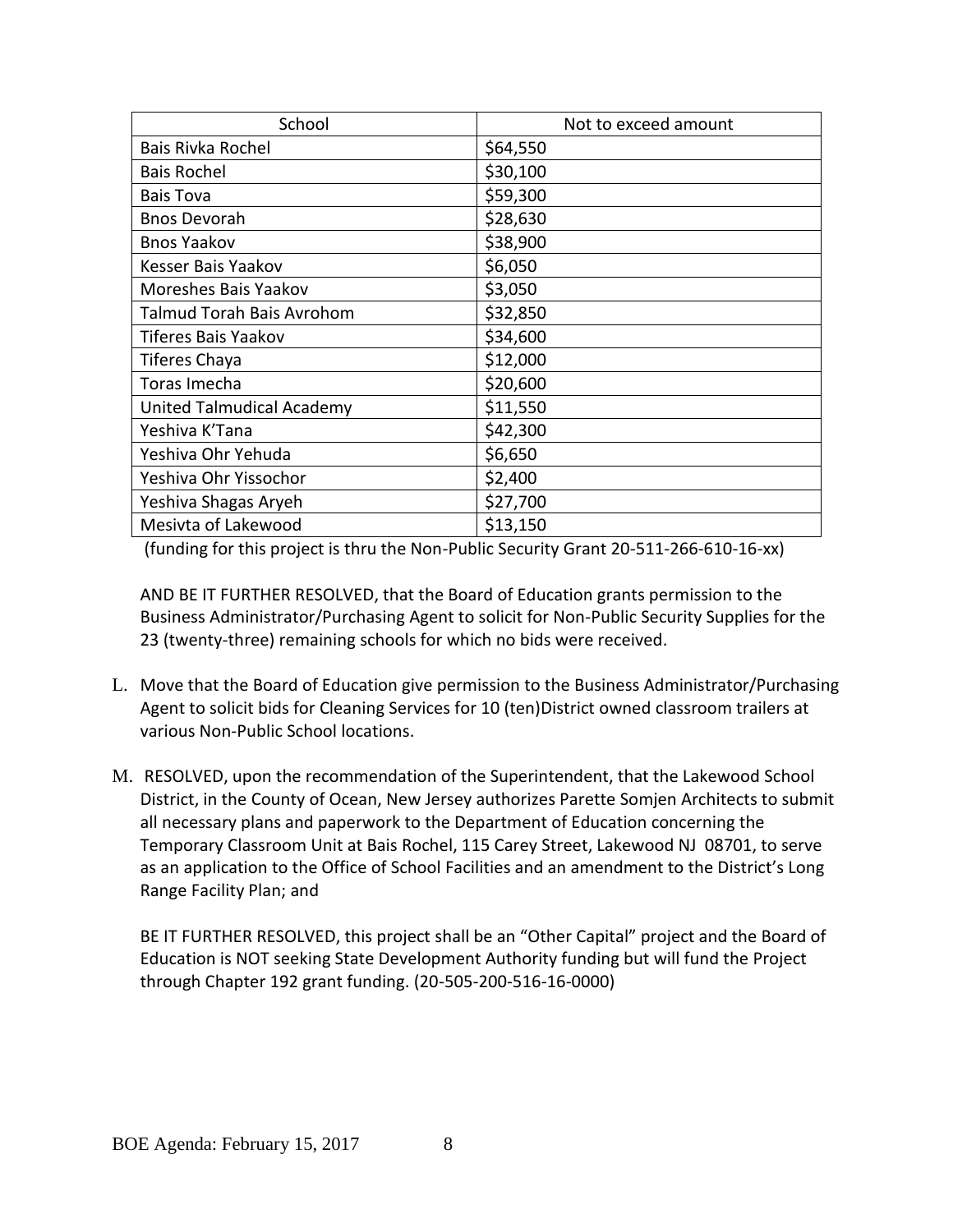N. RESOLVED, upon the recommendation of the Superintendent, that the Lakewood School District, in the County of Ocean, New Jersey authorizes Parette Somjen Architects to submit all necessary plans and paperwork to the Department of Education concerning the Temporary Classroom Unit at Bnot Yisroel, 243 Prospect Street, Lakewood NJ 08701, to serve as an application to the Office of School Facilities and an amendment to the District's Long Range Facility Plan; and

BE IT FURTHER RESOLVED, this project shall be an "Other Capital" project and the Board of Education is NOT seeking State Development Association funding but will fund the Project through Chapter 192 grant funding. (20-505-200-516-16-0000)

- O. Approve/Ratify the submission of all necessary plans and paperwork by Parette Somjein Architects to the Department of Education concerning the temporary classroom space at the following Non-Public School locations funded through Chapter 192(20-505-200-516-16- 0000):
	- $\bullet$  Bnos Bina, 1 East 13<sup>th</sup> Street, Lakewood, NJ 08701
	- UTA 800, Princeton Ave., Lakewood, NJ 08701
	- Bais Rochel, 115 Carey Street, Lakewood, NJ 08701
	- Yeshiva Ohr Yehuda, 1839 New Central Ave., Lakewood, NJ 08701
- P. Move to approve the consulting agreement with Duff & Phelps, LLC to provide updated fixed asset accounting records for internal accounting control and financial reporting as of June 30, 2017 at a cost of \$10,750.(11-000-230-339-00-0000)
- Q. Move to approve the acquisition of two(2) Modular Education Classroom Units through the Keystone Purchasing Network contract # KPN 20120302, from Modular Genius for Non-Public Schools Bais Rochel, 115 Carey Street, Lakewood NJ 08701 and Bnot Yisroel, 243 Prospect Street, Lakewood, NJ 08701. Cost is yet to be determined and funding will be through Chapter 192 Grant Funds.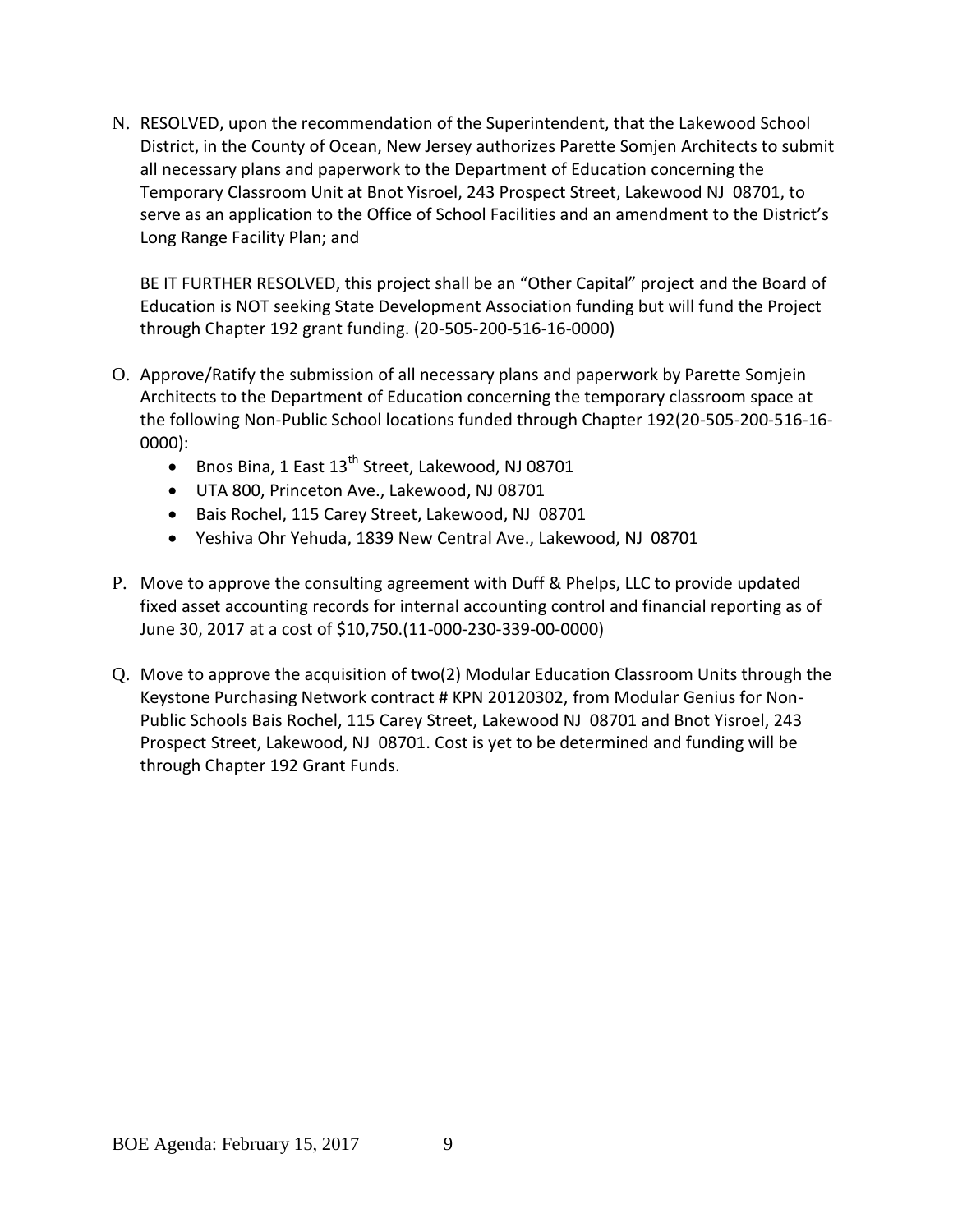# XIII. REPORTS AND RECOMMENDATIONS OF SUPERINTENDENT:

## **A. Superintendent Items**

- 1. Approve the Second Reading and Adoption of the following Board Policies & Regulations:
	- Policy 1510 Americans with Disabilities Act (M)(R) (*CHANGE OF NAME* from Rights Of Persons With Handicaps Or Disabilities/Policy On Non-Discrimination)
	- Policy 2418 Section 504 of the Rehabilitation Act of 1973 Students (M)(NEW)
	- Policy 5116 Education of Homeless Children (R)
	- Policy 8330 Pupil Records (M)(R)
	- Regulation 1510 Americans with Disabilities Act  $(M)(R)$ (*CHANGE OF NAME* from Rights Of Persons With Handicaps Or Disabilities/Policy On Non-Discrimination)
	- Regulation 2418 Section 504 of the Rehabilitation Act of 1973 Students (M)(NEW)
	- Regulation 5116 Education of Homeless Children (R)
	- Regulation 8330 Pupil Records (M)(R)
- 2. Motion to approve the revised 2016-2017 Lakewood Public Schools Calendar.
- 3. Motion to approve the 2016-2017 Nursing Plan and Standing Orders.
- 4. **Resolved,** upon the recommendation of the Superintendent that Employee I.D. # 7460 is hereby suspended with pay through March 4, 2017 and be terminated as of March 4, 2017.
- 5. **Be It Hereby Resolved**, that the Board of Education approve the settlement in the student matter captioned, *Lakewood Township Board of Education v. A.K. and M.K. o/b/o E.K*, OAL Docket Number: EDS 00056-17, Agency Reference Number: 2017-25458, in accordance with the terms of the Settlement Agreement and Release provided to the Board which is on file in the office of the Business Administrator
- 6. Approve employee #7741 for over-time pay, on an as needed basis, for extra coverage and work-related duties in the Payroll Department, effective, January 3, 2017 through June 30, 2017, to be paid through budget account # 11-000-251-100-00-0000.
- 7. Approval Jamie Tortorella to attend Sheltered English Instruction (SEI) to be provided by in house staff; Margaret Czech, Cynthia Currao and Alana Beldowicz, February 1, 2017, February 8, 2017 and February 22, 2017, at no cost to the district. (Originally approved on January 25, 2017 Agenda.)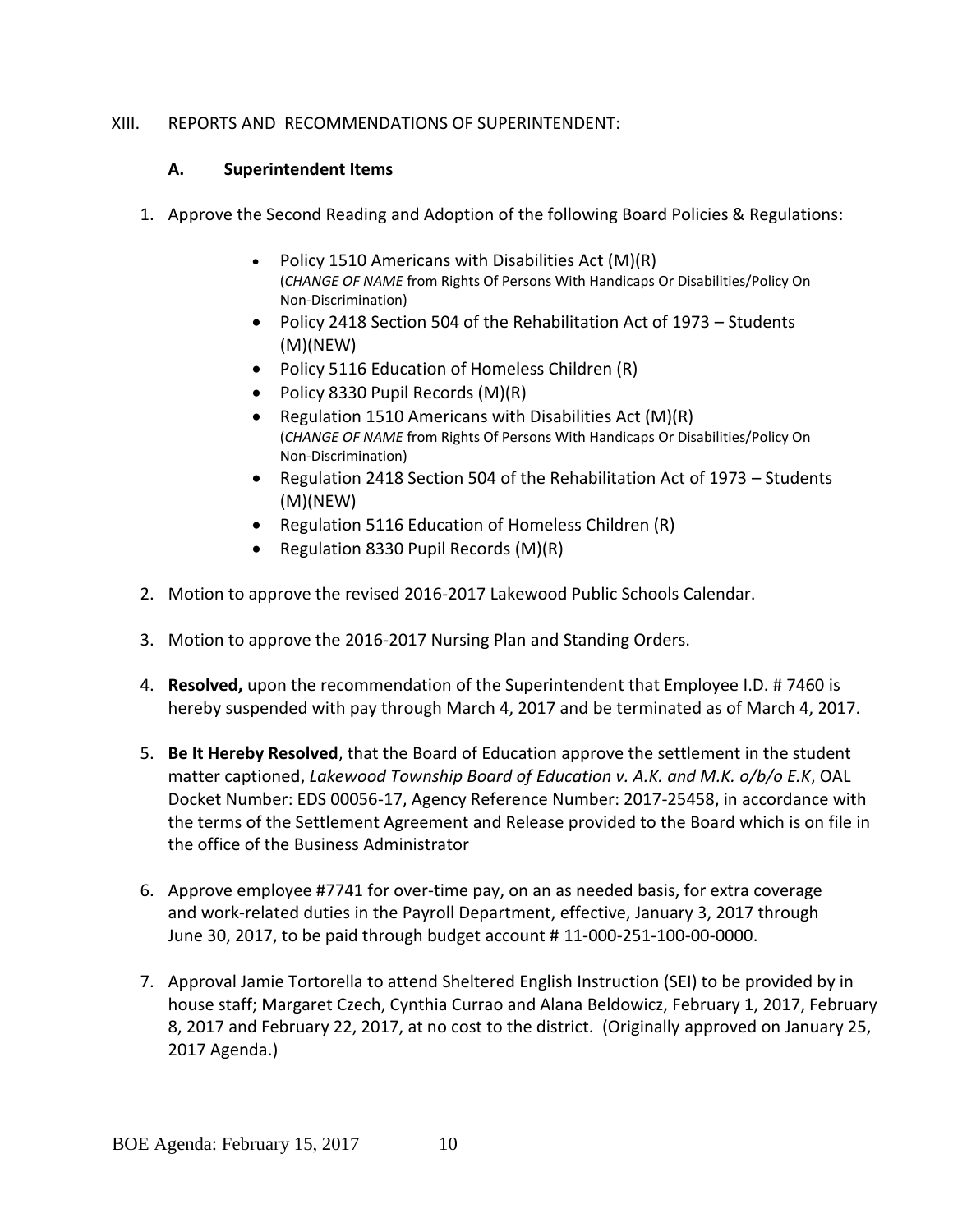8. Approval for following OSS staff to attend i-Ready training, presented by Curriculum Associates, February 13, 2017. Nine (9) substitutes will be required, at a cost of \$125.00 per day, not to exceed \$1,125.00, to be paid through Title I funding, budget account #15-421-200- 100-09-0009.

| Anen, Denise         | Czech, Margaret       | Lugo, Patricia  |
|----------------------|-----------------------|-----------------|
| Bach, Isabel         | Engle, Annmarie       | Manzoli, Andrea |
| Beldowicz, Alana     | Filipe, Maria         | Pipes, Karen    |
| Breidenbach, Charles | Jude, Patricia        | Pobol, Karen    |
| Campbell, Kaneisha   | Kawka, Shannon        | Stripto, Nicole |
| Carpenter, Dawn      | Kearney, Tracey       | Tucker, Katrina |
| Cittadino, Jennifer  | <b>Kristen Tsivis</b> | Williams, Tina  |
| Courtney, Carrie     | Lagoviyer, Cara       | Wnek, Stephanie |
| Crewe, Dana          | Lalande, Stephen      |                 |

- 9. Approve Meredith Alvaro from Staff Development Workshops to present ESL/Bilingual Reading Strategies workshop for Kindergarten and First Grade teachers, May 15, 2017 and May 26, 2017, at a rate of \$1,700.00 per workshop, not to exceed \$3,400.00, to be paid through Title lll funds, budget account # 20-241-200-300-15-0015. (Correction from January 25, 2017 agenda.)
- 10. Approve Meredith Alvaro from Staff Development Workshops to present an "Interactive Read Aloud" workshop for grades K-1 administrators, and K-1 teachers on May 8, 2017, May 9, 2017, and May 12, 2017, at a rate of \$1,700.00 per workshop, not to exceed \$5,100.00, to be paid through budget accounts #15-000-223-320-10-0010 and 15-000-223-320-07-007. (Correction from January 25, 2017 agenda.)
- 11. Approve Karen Nemeth, Language Castle LLC, to provide two days of training on "ELLs in Early Education" at the LECC, which consists of on-site consultation, class visits, and teacher conferences, during the month of May 2017, at a rate of \$2,300.00 per day, not to exceed \$4,600.00, to be paid through Title III, budget account #20-241-200-300-15- 0015.
- 12. Approve Josephine Torres to attend "Bridging: Transitioning ELL Students from Spanish to English" presented by Tracy Paolantonio and Evelyn Gonzalez, February 15, 2017, from 3:00- 5:00 p.m., maximum of 2 hours, at a rate of \$40.00 per hour, to be paid through Title III, budget account # 20-241-200-100-15-0015. (Original approval January 25, 2017.)
- 13. Approve Elementary Guidance Counselors to participate in two day online training program called "Exploring the Nurtured Heart Approach: Transforming the Difficult Child with Howard Glasser", at a rate of \$79 per person, not to exceed \$395.00, to be paid through budget account # 20-270-200-500-15-0015.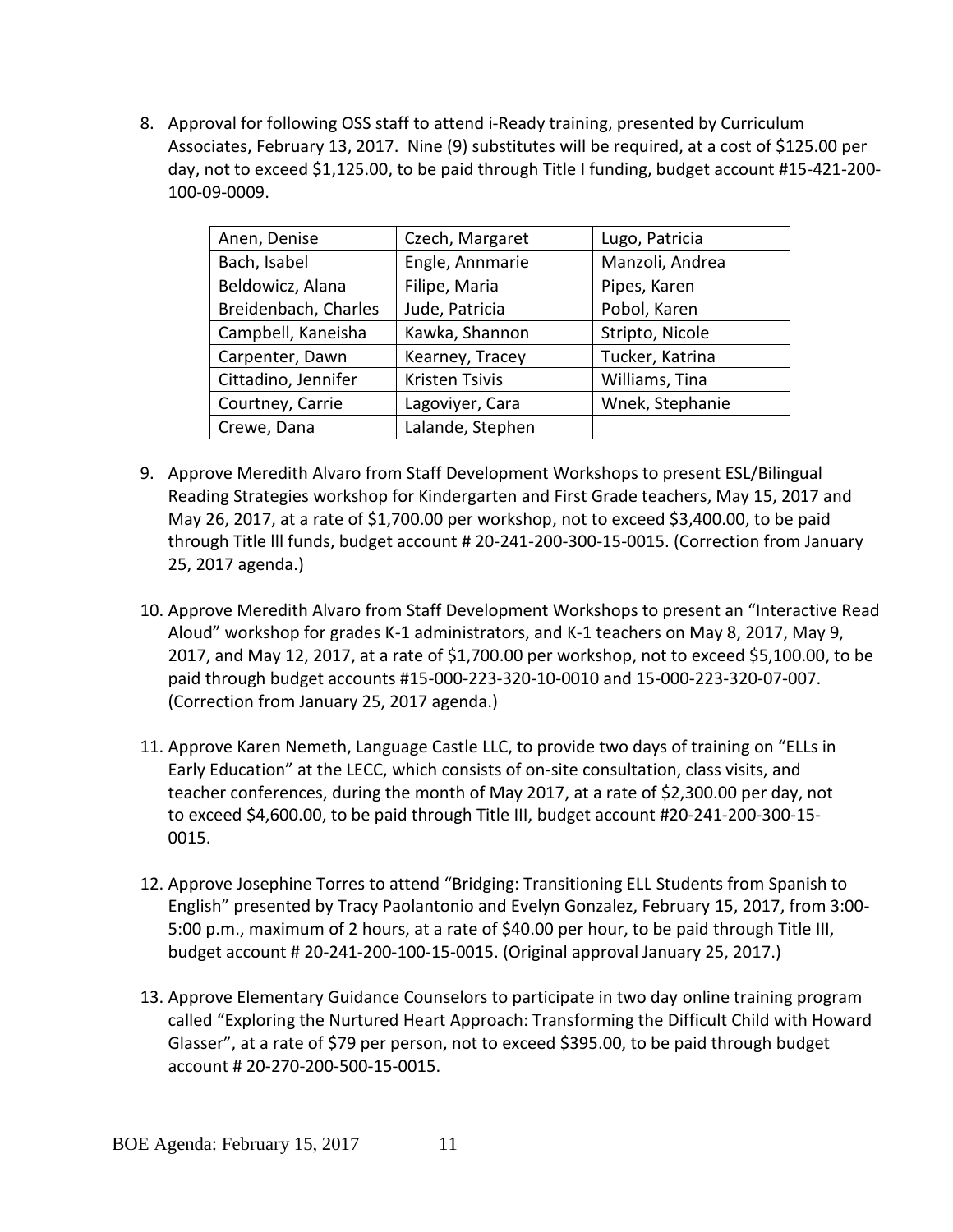| Berlinski, Amie  |
|------------------|
| Hankins, Nicole  |
| Hoffman, Corinne |
| Orellana, Oscar  |
| Salins, Andris   |

- 14. Approve Erik Lepis and Michelle Stone, Staff Development Workshops, to provide consultation and assist with curriculum writing to develop supplemental Interactive Read Aloud Kindergarten Reading Units of Study: Non-Fiction, ten days of consultation, from April 1, 2017 through May 30, 2017, at a rate of \$1,700.00 per day, not to exceed \$17,000.00, to be paid through Title I funds, budget account #s 15-000-223-320-10-0010 and 15-000-223-320- 07-0007.
- 15. Approve Erik Lepis and Michelle Stone, Staff Development Workshops, to provide consultation and assist with curriculum writing to develop supplemental Interactive Read Aloud Kindergarten Reading Units of Study: Content, ten days of consultation, from April 1, 2017 through May 30, 2017, at a rate of \$1,700.00 per day, not to exceed \$17,000.00, to be paid through Title I funds, budget account #s 15-000-223-320-10-0010 and 15-000-223-320-07-0007.
- 16. Approve Erik Lepis, Staff Development Workshops, one (1) day training on the topic of "Kindergarten Read Aloud Units of Study" for kindergarten teachers in June 2017, at a cost not to exceed \$1,200.00, to be paid for through Title I funds, budget account #s 15- 000-223-320-10-0010 and 15-000-223-320-07-0007.
- 17. Approve Scholastic (Houghton Miffin Harcourt) to present four professional development coaching days for the LMS Language Arts Teachers in the classroom, November 30, 2016, March 7, 2017, April 2017 and May 2017, at a cost of \$2,252.50 per day, not to exceed \$9,010.00, to be paid through Title I funds, budget account # 15-000- 223-320-04-0004. (Original Board Agenda November 17, 2017)
- 18. Approve the following LMS staff members to continue writing curriculum and working with Leslie Eaves from Middle Schools That Work on designing PBL assignments, March 7, 2017 and March 8, 2017. Three (3) substitutes will be required per day, at a cost of \$125.00 each, not to exceed \$750.00, to be paid through LMS Title I RAC funds, budget account #20-231-100-300-04-0999.

Amanda Doran Nicole Mackow Ora Tzur

19. Approve Morgan Toal to present Google Apps, The Basic Training, February 7, 2017, a maximum of five (5) hours to plan, organize and present the workshop, at a rate of \$40 per hour, not to exceed \$200.00, to be paid through LMS Title I RAC funds, budget account #20-231-200-100-04-0999.

BOE Agenda: February 15, 2017 12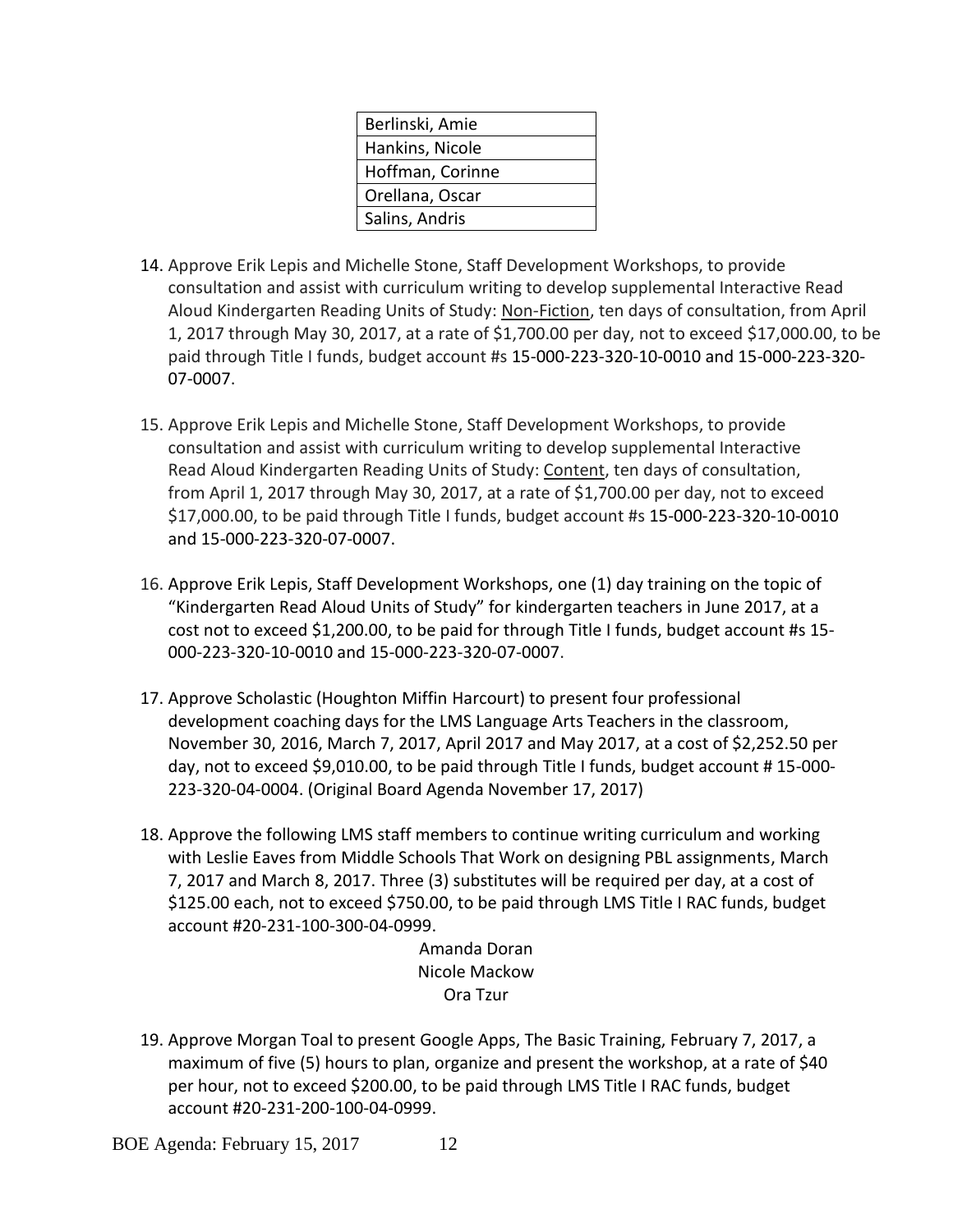20. Approve the following LMS staff to attend Teacher Institute Google Apps 2 - The Basics, February 27, 2017, maximum of one (1) hour, at a rate of \$40.00 per hour, not to exceed \$520.00, to be paid through LMS Title I RAC funds, budget account #20-231-200-100-04- 0999.

> Black, Christine Black, jennifer Boettcher, Angela Ehlers, Diana Glantz, Ross Janusz, Maria Lee, Darren Quinlan, Brian Ross, Heather Shemeley, Lindsay Smith, Krista Sturman, Janet Young, Danielle

21. Approve the following OSS staff to attend a Math Workshop, presented by Malka Stein, Tuesday, March 14, 2017, and ELA Workshop, presented by Kevin Walters, Tuesday, March 7, 2017, at no cost to district. Eleven (11) substitutes will be required per day, at a rate of \$125.00 per day, not to exceed \$2,750.00, to be paid through Title I funding, budget account #15-421-200-100-09-0009.

| Anen, Denise         | Czech, Margaret      | Manzoli, Andrea     |
|----------------------|----------------------|---------------------|
| Bach, Isabel         | Jude, Patricia       | Pipes, Karen        |
| Beldowicz, Alana     | Filipe, Maria        | Pobol, Karen        |
| Breidenbach, Charles | Engle, Annmarie      | McGovern, Jennifer  |
| Campbell, Kaneisha   | Kawka, Shannon       | Stripto, Nicole     |
| Carpenter, Dawn      | Kearney, Tracey      | Tsivis, Kristen     |
| Cittadino, Jennifer  | Lalande, Stephen     | Tucker, Katrina     |
| Courtney, Carrie     | Lagoviyer, Cara      | Katechis, Nicoletta |
| Crewe, Dana          | Longsworth, Rutricia | Williams, Tina      |
| Currao, Cynthia      | Lugo, Patricia       | Wnek, Stephanie     |

22. Approve the 2016-2017 tuition costs for the following out-of-district placements, to be paid through budget account # 11-000-100-566-00-0000. (Corrections from previous agendas.)

| <b>Number</b> | Placement                   | Per Diem Rate       | <b>Aide/Nurse Per</b> | <b>Start Date</b>    |
|---------------|-----------------------------|---------------------|-----------------------|----------------------|
|               |                             | <b>Monthly Rate</b> | Diem/Monthly          |                      |
| 906888        | Bais Faiga School For Girls | \$6,864.00/month    | \$3,500.00/month      | 9/7/2016-6/21/2017** |
| 922027        | <b>SCHI</b>                 | \$463.94/day        | $$133.33/day*$        | 1/12/2017-6/30/2017  |
| 922505        | <b>SCHI</b>                 | \$463.94/day        | $$133.33/day*$        | 2/24/2017-6/30/2017  |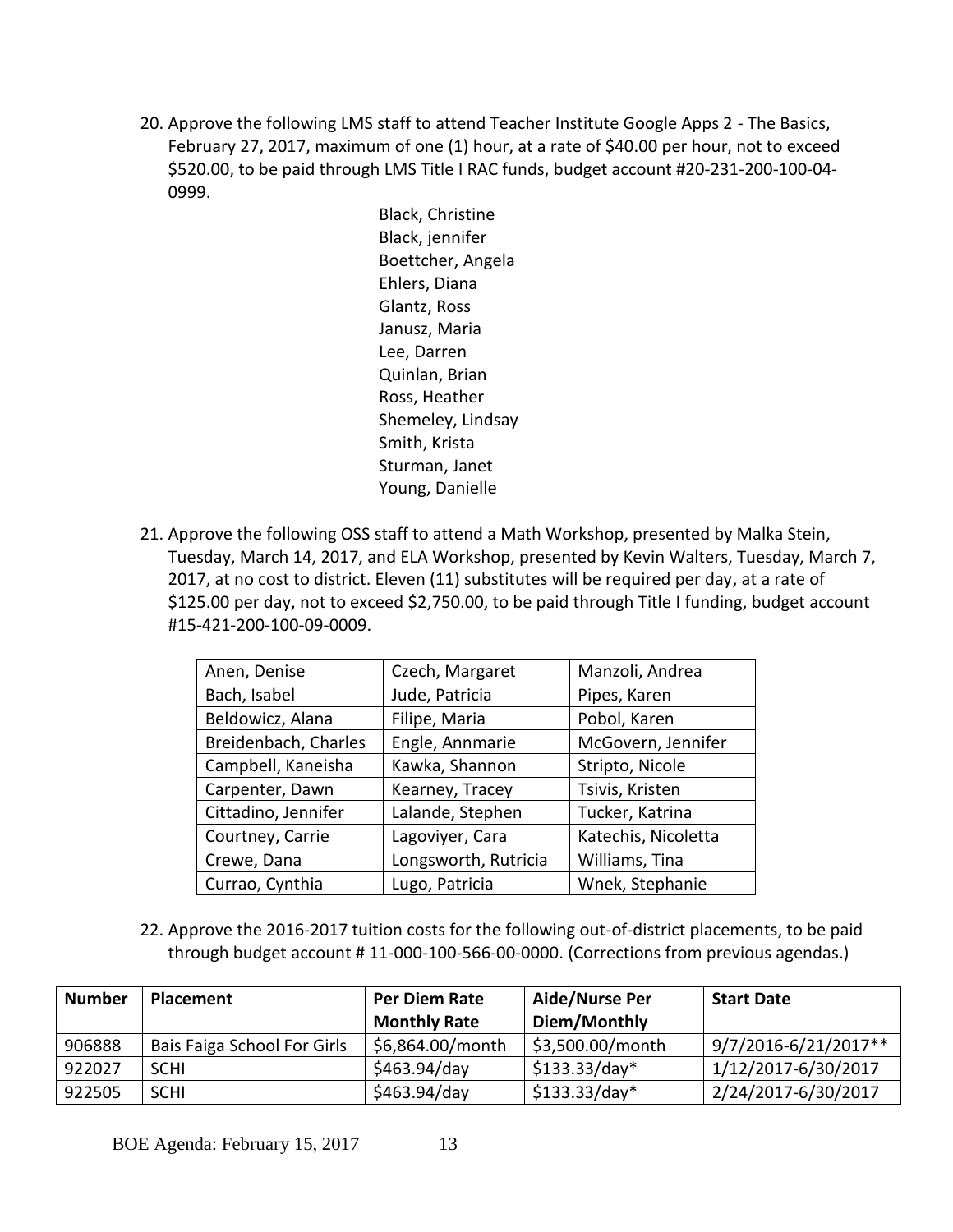\*Correction from 1/25/2017 Board Agenda

- \*\* Correction from 12/14/2016 Board Agenda
- 23. Approve the 2016-2017 tuition costs for the following out-of-district placements, to be paid through budget account # 11-000-100-566-00-0000.

| <b>Number</b> | <b>Placement</b>               | Per Diem            | Aide/Nurse   | <b>Start Date</b>   |
|---------------|--------------------------------|---------------------|--------------|---------------------|
|               |                                | <b>Rate/Monthly</b> | Per          |                     |
|               |                                | Rate                | Diem/Monthly |                     |
| 906888        | Bais Faiga School For Girls    | \$306.00/day        | \$150.00/day | 6/27/2016-8/5/2016  |
| 921031        | <b>Center for Education</b>    | \$305.55/day        |              | 1/16/2017-6/30/2017 |
| 911844        | Children's Center of Monmouth  | \$293.96/day        | \$160.00/day | 1/3/2017-6/30/2017  |
|               | County                         |                     |              |                     |
| 194496        | <b>Coastal Learning Center</b> | \$278.72/day        |              | 1/30/2017-6/30/2017 |
| 922509        | The Education Academy          | \$285.53/day        |              | 2/7/2017-6/30/2017  |
| 922082        | The Education Academy          | \$285.53/day        |              | 2/6/2017-6/30/2017  |

# 24. Approve the following 2016-2017 tuition costs for the following out-of-district placements to be paid through budget account # 11-000-100-561-00-0000.

| <b>Number</b> | <b>Placement</b>                        | <b>Per Diem</b><br><b>Rate/Monthly</b><br>Rate | Aide/Nurse Per<br>Diem/Monthly | <b>Start Date</b>  |
|---------------|-----------------------------------------|------------------------------------------------|--------------------------------|--------------------|
| 919399        | Galloway Township Board of<br>Education | \$109.46/day                                   |                                | 1/6/2017-6/13/2017 |

- 25. Approve parental reimbursement for student 906448 who attended ESY Camp at Camp Bnos during Summer of 2016, to be paid through budget account # 11-000-100-566-00-0000.
- 26. Approve Ocean Occupational Therapy to provide home instruction occupational therapy services for student #922491, at \$85.00 per hour, with 15 minute travel time; not to exceed \$5,000.00, to be paid through budget account # 11-000-216-320-00-0000.
- 27. Approve Talking Tools LLC to conduct feeding evaluations at \$400.00 per feeding evaluation and \$100.00 per hour for feeding consultation, not to exceed \$15,000.00, to be paid through budget account # 11-000-216-320-00-0000.
- 28. Approve the following consultants for the 2016-2017 school year, to translate CST meetings for the Special Services Department, at \$25.00 per hour, not to exceed 25 hours a week, to be paid through budget account # 11-000-219-320-00-0000.

| Brito, Rafael A. |  |
|------------------|--|
| Cordova, Luisa   |  |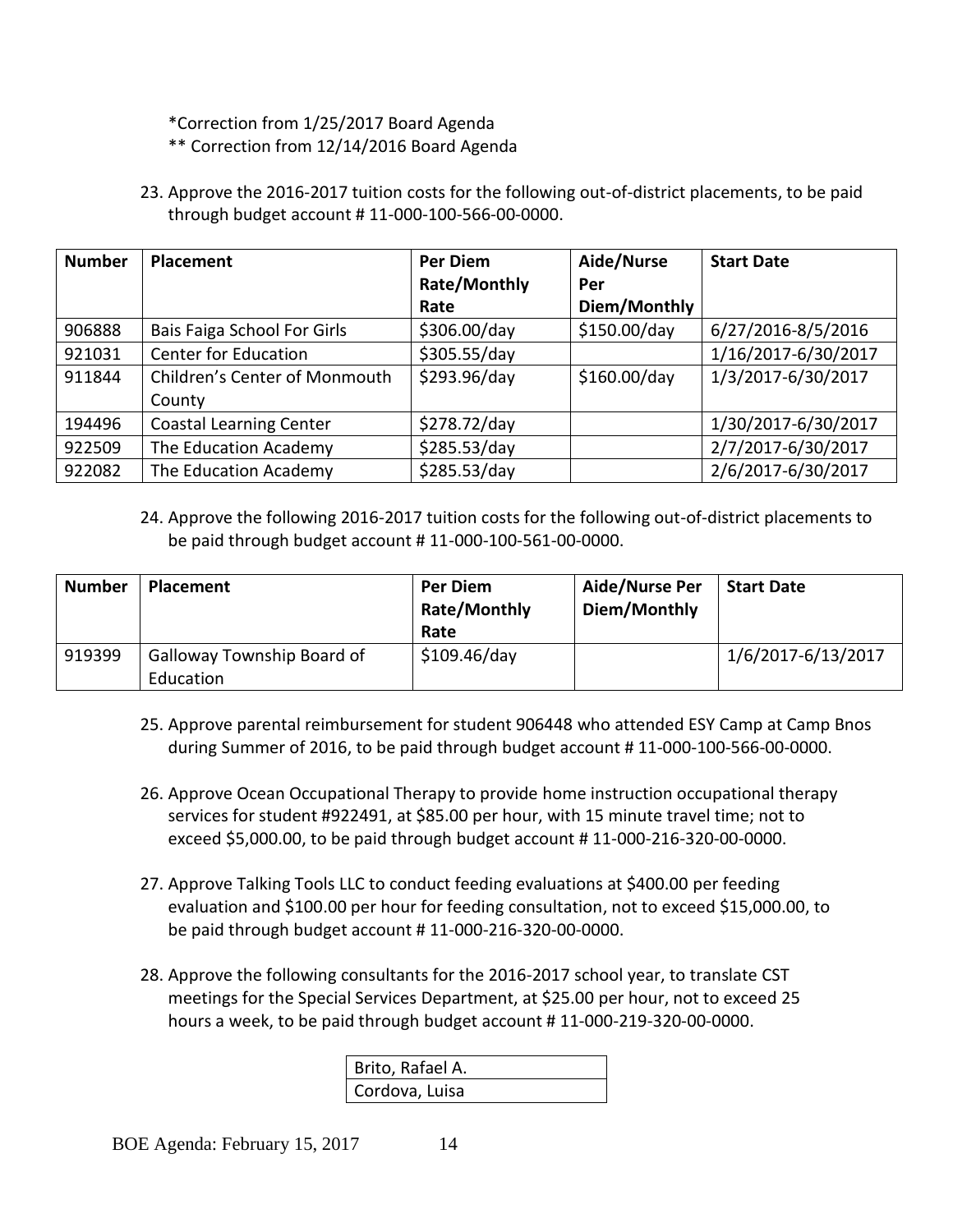| Cotto, Rosita           |
|-------------------------|
| Pacheco Leeman, Juliana |
| Ramos, Jennifer         |
|                         |

29. Medical/Administrative Homebound Instruction for the following students by the following agency/consultant, to be paid through budget account #s 11-150-100-320-00- 0000; 11-150-100-320-15-0015; 11-150-100-101-00-0000.

| <b>Number</b> | <b>Agency/Consultant</b>                     | <b>Date</b>                          | <b>Hourly Rate</b> |
|---------------|----------------------------------------------|--------------------------------------|--------------------|
| 6972          | <b>Barry Hoberman</b>                        | $2/4/17 - 3/4/17$                    | \$40.00            |
| 141155        | Barry Hoberman                               | $2/8/17 - 2/10/17$                   | \$40.00            |
| 171184        | Megan Blue,                                  | $1/23/17 - 4/3/17$                   | \$40.00            |
|               | Patricia Gregory                             |                                      |                    |
| 174107        | Patricia Gregory,                            | $12/19/16 - 1/11/17$                 | \$40.00            |
|               | Lisa Piero                                   |                                      |                    |
| 181346        | Patricia Gregory                             | $1/2/17 - 2/6/17$                    | \$40.00            |
| 184127        | Education Inc.                               | $1/12/17 - 1/19/17$                  | \$49.00            |
| 185304        | <b>Aridaire Gillette</b>                     | $1/5/17 - 1/18/17$                   | \$40.00            |
| 191277        | Kathryn Bower                                | $1/21/17 - 2/21/17$                  | \$40.00            |
| 191283        | Barry Hoberman                               | $2/8/17 - 2/15/17$                   | \$40.00            |
| 194173        | <b>Aridaire Gillette</b>                     | $1/13/17 - 1/26/17$                  | \$40.00            |
| 194328        | Jeanette Callahan, Florence Bivins Rhoney    | $2/9/17 - 3/9/17$                    | \$40.00            |
| 194469        | TBD                                          | $1/16/17 - 1/30/17$                  | \$40.00            |
| 195329        | Kathryn Bower                                | $1/13/17 - 2/13/17$                  | \$40.00            |
| 201148        | <b>RIPTIDE</b>                               | $12/1/16 - 12/6/16$                  | \$40.00            |
| 205333        | Kathryn Bower                                | $1/13/17 - 2/13/17$                  | \$40.00            |
| 214772        | Melissa Pick, Taylor Celenza,                | $\frac{1}{123/17} - \frac{1}{30/17}$ | \$40.00            |
|               | Kelly Jankowski, Lisa Piero                  |                                      |                    |
| 225427        | Barbie Glatzer, Lisa Piero, Lewis Peccarelli | $2/17/17 - 3/17/17$                  | \$40.00            |
| 906312        | Patricia Gregory, Holly Devito,              | $11/29/16 - 2/1/17$                  | \$40.00            |
|               | Michael Webb                                 |                                      |                    |
| 906312        | Patricia Gregory, Holly Devito,              | $1/23/17 - 2/1/17$                   | \$40.00            |
|               | Barry Hoberman                               |                                      |                    |
| 906397        | <b>Brenda Douglas</b>                        | $1/24/17 - 2/6/17$                   | \$40.00            |
| 906829        | <b>CHOP</b>                                  | $1/9/17 - 2/7/17$                    | \$53.84            |
| 906965        | <b>Brenda Douglas</b>                        | $1/11/17 - 2/11/17$                  | \$40.00            |
| 908610        | <b>Frank Harrison</b>                        | $12/16/16 - 1/11/17$                 | \$40.00            |
| 911440        | Melissa Pick, Kelly Jankowski, Lisa Piero    | $1/17/17 - 1/31/17$                  | \$40.00            |
| 912697        | <b>Joan Bivins</b>                           | $1/23/17 - 3/6/17$                   | \$40.00            |
| 913212        | <b>TBD</b>                                   | $2/6/17 - 2/18/17$                   | \$40.00            |
| 922082        | Barry Hoberman                               | $2/21/17 - 3/21/17$                  | \$40.00            |
| 922134        | Kathryn Bower                                | $2/18/17 - 3/18/17$                  | \$40.00            |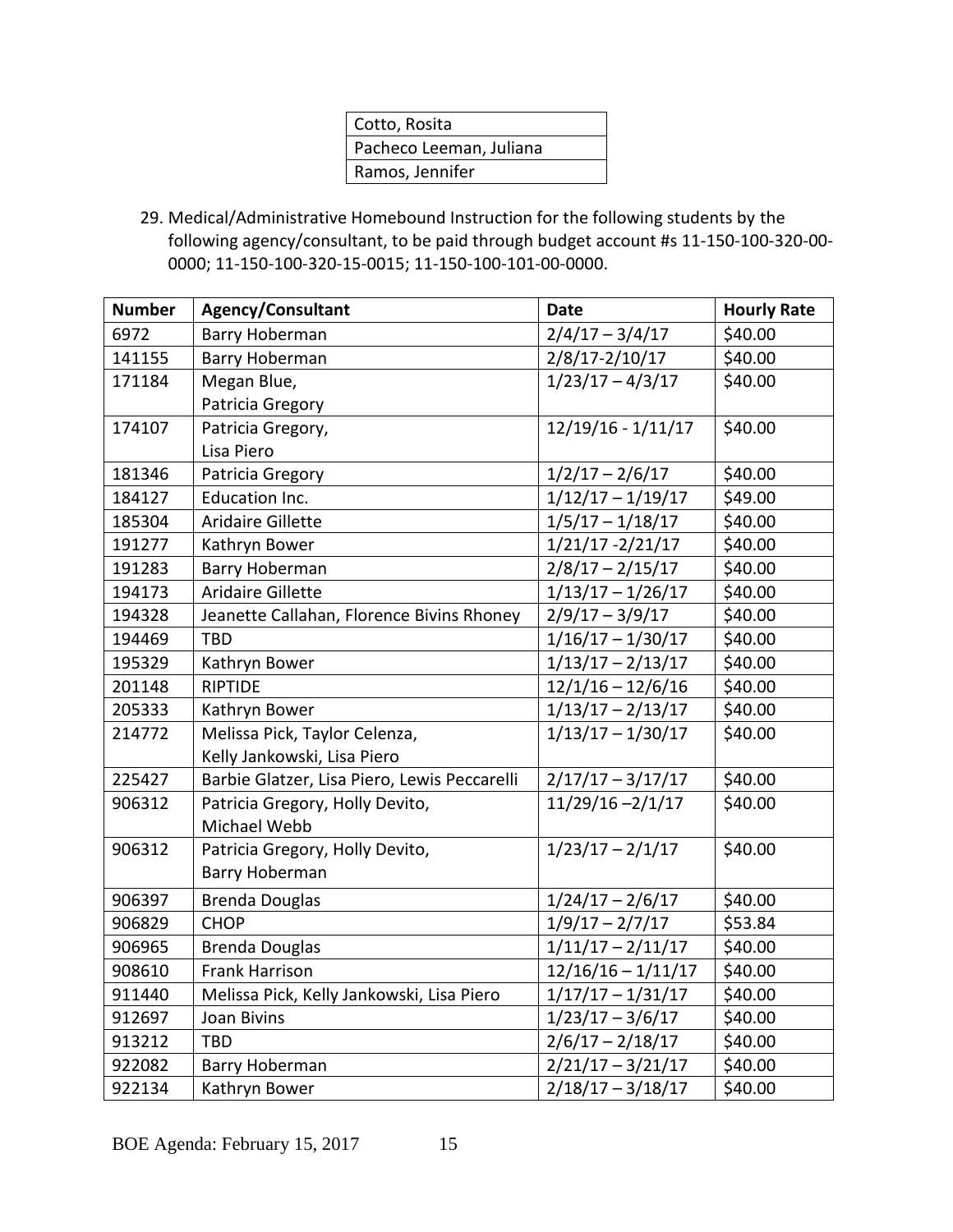| <b>Number</b> | <b>Agency/Consultant</b> | <b>Date</b>        | <b>Hourly Rate</b> |
|---------------|--------------------------|--------------------|--------------------|
| 922491        | TBD                      | $2/15/17 - 5/1/17$ | \$40.00            |
| 922509        | Joan Bivins              | $2/5/17 - 3/5/17$  | \$40.00            |

- 30. Approve Bracha Kaufman and Chana Yaroslowitz to provide Home Instruction for the 2016 – 2017 school year, at a rate of \$40.00 per hour, to be paid through budget account #s 11-150-100-320-00-0000; 11-150-100-320-15-0015.
- 31. Approve Meredith Alvira, Staff Development Workshop, to provide Literacy Strategies for struggling learners, *How To Effectively Scaffold Literacy Skills for OSS Special Education staff,* May 1, 2017, May 2, 2017 and May 3, 2017, at a rate of \$1,700.00 per a day, not to exceed \$5,100.00, to be paid through Title llA funds, budget account # 20-270-200-300-15-0015.
- 32. Approve Meredith Alvira, Staff Development Workshop, provide coaching and follow up training for Literacy Strategies for struggling learners, *How To Effectively Scaffold Literacy Skills* for Piner and SSS Special Education staff, May 4, 2017 and May 5, 2017, at a rate of \$1,700.00 per a day, not to exceed \$3,400.00, to be paid through Title llA funds, budget account # 20-270-200-300-15-0015.
- 33. Approve ten (10) substitutes for OSS, May 1, 2017, May 2, 2017 and May 3, 2017, four (4) substitutes for Piner, and four (4) substitutes for SSS, on May 4, 2017 and May 5, 2017, at a per diem rate of \$125.00 per substitute, not to exceed \$5,750.00, to be paid through Title I funds, budget account #20-270-100-15-0015.
- 34. Approve the Class of 2017 to hold their Senior Prom at the Gramercy, Hazlet, NJ on June 1, 2017. No Cost to District.
- 35. Approve Lakewood High School to host a Career Academy Fair on February 23, 2017.
- 36. Approve Michael Filardo to attend the Lakewood High School Monthly Professional Success Symposium sessions, from 5 sessions from January 2017 through June 2017, 2 hours per session, at a rate of \$40 per hour, not to exceed \$480.00 each, to be paid through RAC Title I funds, account #20-231-200-100-03-0999. (Original Board approval September 21, 2016 agenda.)
- 37. Approve Michael Filardo to attend the Lakewood High School Monthly ELL Sensitivity trainings, from 5 sessions from January 2017 through June 2017, 2 hours per session, at a rate of \$40 per hour, not to exceed \$480.00 each, to be paid through RAC Title I funds, account #20-231-200-100-03-0999. (Original Board approval September 21, 2016 agenda.)
- 38. Approve transportation for the EGC School Read to Succeed 2nd Grade Program, at a cost of \$35.00 per hour, a minimum of 2 hours per day, total cost not to exceed \$560.00, to be paid through EGC Title I RAC funds, budget account #20-231-200-500-05- 0999. (Pending RAC Funds carryover approval.)

BOE Agenda: February 15, 2017 16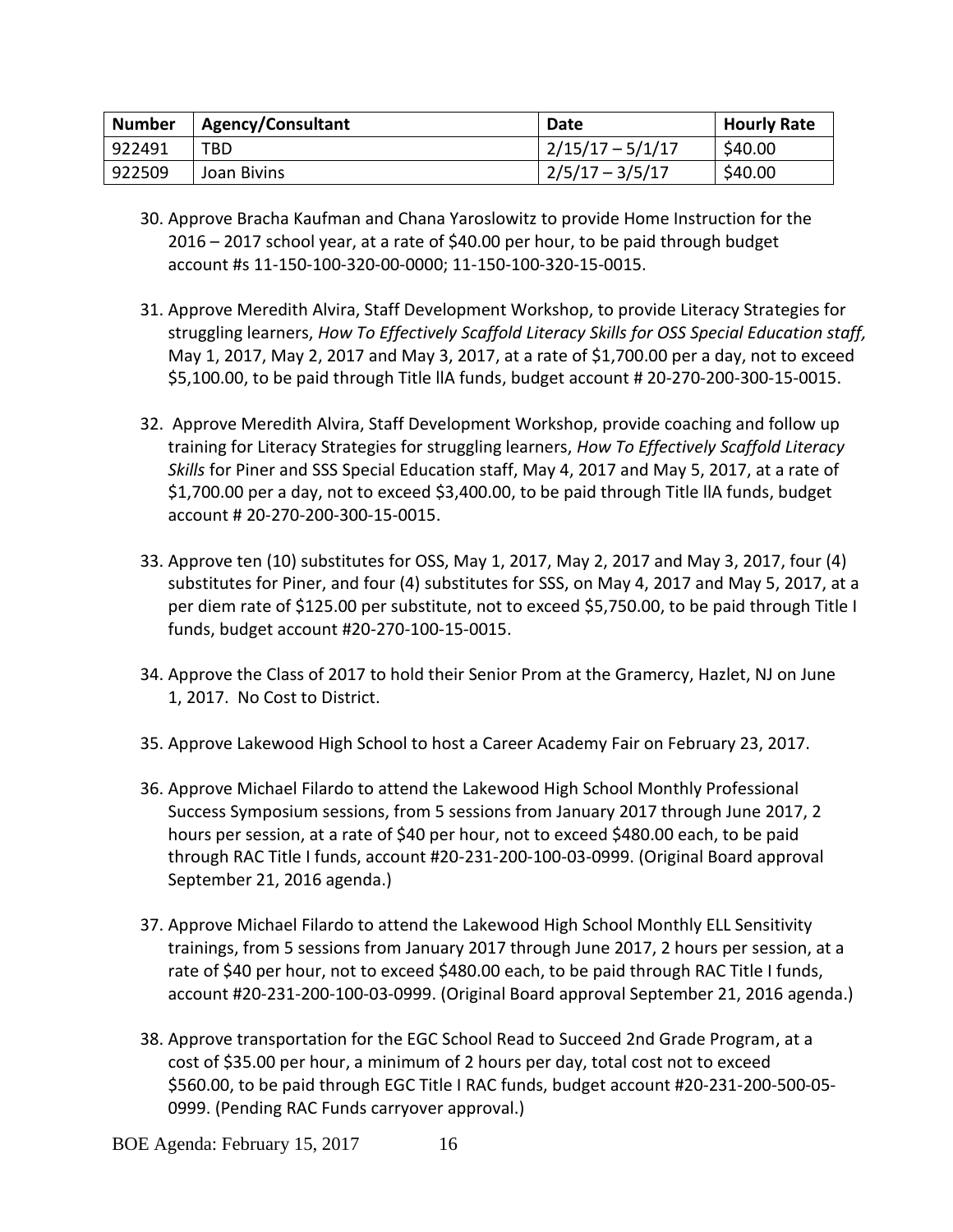| March 17, 2017 |
|----------------|
| March 24, 2017 |
| March 31, 2017 |
| April 21, 2017 |
| April 28, 2017 |
| May 19, 2017   |
| May 26, 2017   |
| June 2, 2017   |

39. Approve the following LMS staff to work with Jeanette Hodges from Middle Schools That Work on grouping and team teaching, with general and special education teachers, February 21, 2017 and February 22, 2017. Ten (10) substitutes will be required on February 22, 2017, at a cost of \$125.00 each, not to exceed \$1,125.00, to be paid through LMS Title I RAC funds, budget account #20-231-100-300-04-0999.

| Badum, Stephanie  |
|-------------------|
| Boettcher, Angela |
| Celenza, Taylor   |
| Dahrouge, Michael |
| Kirby, Katie      |
| Konar, Michele    |
| Pietruska, Holly  |
| Sturman, Janet    |
| Villec, John      |
| Villec, Vanessa   |
|                   |

40. Approve the purchase of supplies and equipment for the Lakewood Middle School technology connected classroom, cost not to exceed \$227,000.00, to be paid for through LMS Title I RAC, budget account #s 20-231-100-600-04-0999 and 20-231-400- 731-04-0999. (Pending RAC Funds carryover approval.)

| <b>ITEM</b>              | <b>OBJECT</b>   | <b>QUANTITY</b> | <b>EACH</b> | <b>TOTAL</b> |
|--------------------------|-----------------|-----------------|-------------|--------------|
| Chromebooks              | <b>Supplies</b> | 35              | \$300       | \$10,500     |
| Piano Duet Table         | Equipment       |                 | \$10,254    | \$10,254     |
| Smart Table              | Equipment       | 2               | \$10,000    | \$20,000     |
| Dry Erase Board          | <b>Supplies</b> | 4               | \$301       | \$1,204      |
| Smart Board              | Equipment       |                 | \$6,000     | \$6,000      |
| <b>HP Design Printer</b> | Equipment       | 1               | \$2,746     | \$2,746      |
| Robots                   | Equipment       | 10              | \$15,291    | \$152,910    |
| Couches/Furniture        | Equipment       |                 | \$2,500     | \$2,500      |
| Stand up Desks           | <b>Supplies</b> | 30              | \$350       | \$10,500     |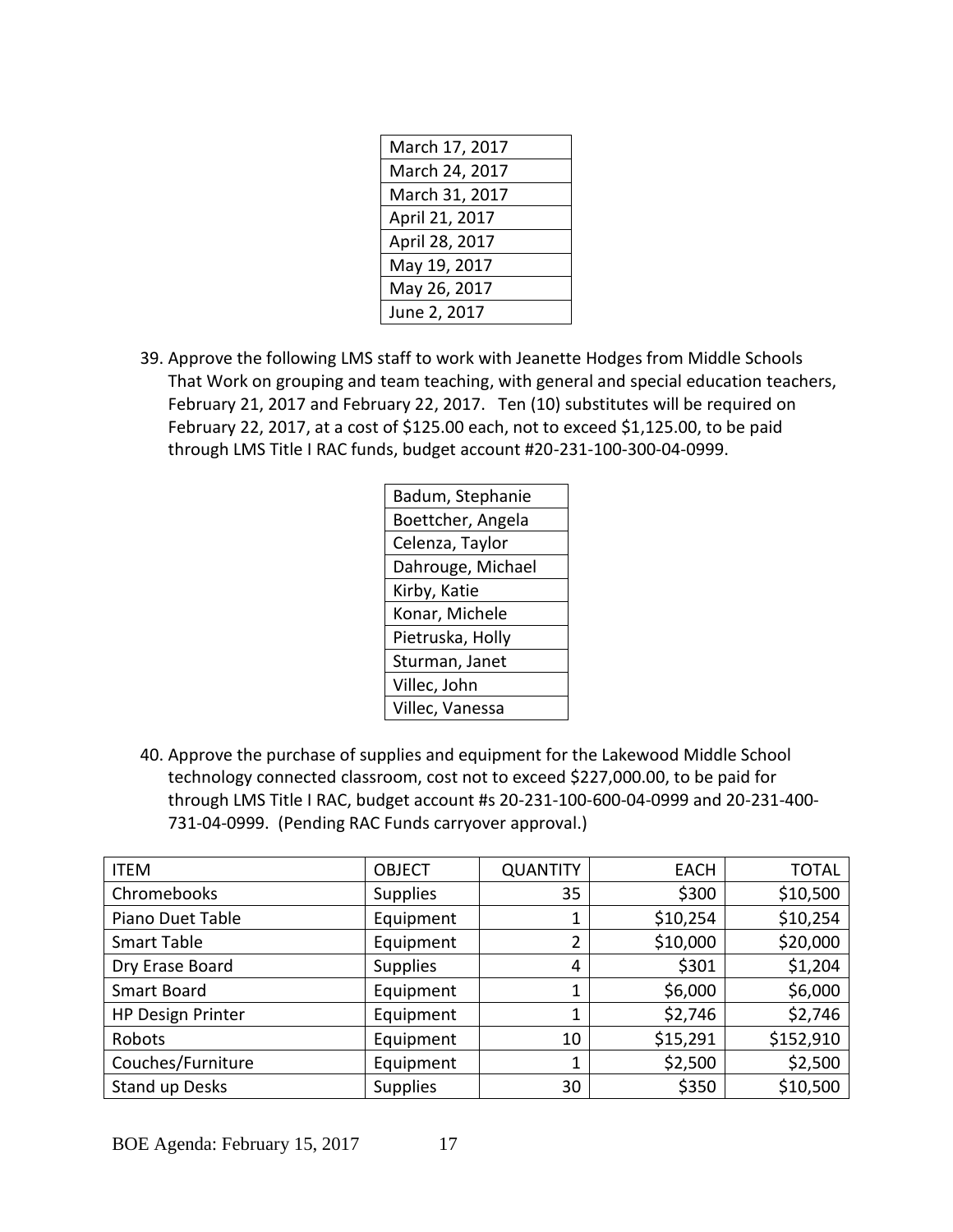| <b>ITEM</b>      | OBJECT    | T<br>JAN" | $\Gamma$<br>EACH | <b>TOTAL</b> |
|------------------|-----------|-----------|------------------|--------------|
| Printer<br>Laser | Equipment |           | \$5,000          | \$10,000     |

- 41. Approve Ebony Rivera, Principal EGC School to supervise the 2nd Grade Read to Succeed Program, March 24, 2017, April 21, 2017, May 19, 2017, and June 2, 2017, one hour per week, at a rate of \$80.00 per hour, not to exceed \$320.00, to be paid through EGC RAC, budget account # 20-231-200-100-05-0999. (Pending RAC Funds carryover approval.)
- 42. Approve Ebony Rivera, Principal EGC School to supervise the 2nd Grade Read to Succeed Program, March 17, 2017, March 31, 2017, April 28, 2017 and May 26, 2017, one hour per week, at a rate of \$80.00 per hour, not to exceed \$320.00, to be paid through EGC RAC Account # 20-231-200-100—05-0999. (Pending RAC Funds carryover approval.)
- 43. Approve Ebony Rivera, EGC Principal, to attend the 6 + 1 Traits of Writing, March 4, 2017 and March 11, 2017, four hours per day, at a rate of \$80.00 per hour, not to exceed \$640.00, to be paid through EGC RAC funds, budget account # 20-231-200-100- 05-0999. (Pending RAC Funds carryover approval.)
- 44. Approve Magdalis Jones, EGC Assistant Principal, to attend the 6 + 1 Traits of Writing, March 11, 2017, four hours per day, at a rate of \$80.00 per hour, not to exceed \$320.00, to be paid through EGC RAC funds, budget account # 20-231-200-100-05-0999. (Pending RAC Funds carryover approval.)
- 45. Approve the following EGC staff to attend 6 +1 Traits of Writing workshops, March 4, 2017 and March 11, 2017, 4 hours per Saturday, to be paid \$40.00 per hour, maximum of \$320.00 per staff member, to be paid through EGC School RAC funds, budget account # 20-231-200-100-05-0999. (Pending RAC Funds carryover approval.)

| Coles, Caitlin       | Leach, Cara       | Ortiz, Danielle     | Small, Leilanie     |
|----------------------|-------------------|---------------------|---------------------|
| Diaz, Stephanie      | Luick, Ann        | Pizzella, Todd      | Stuart, Dena        |
| Downey, Stephanie    | Mann, Melissa     | Reque, Kimberly     | Szyzgiel, Alyson    |
| Fox, Paulette        | Molloy, Joan      | Rose, Justina       | Tamarana, Rebecca   |
| Giuffrida, Alexandra | Monahan, Olya     | Ruiz, Belinda       | Toler, Mettria      |
| Hartwell, Jennifer   | Napolitano, Tara  | Sardano, Tina       | Tweitmann, Lorraine |
| Hetzel, Karen        | Notaro, Salvatore | Sernotti, Elizabeth | Wiemken, Susan      |
| Jones, Jonathan      | Olivier, Jody     | Sheridan, Susan     |                     |

46. Approve Jonathan Jones to teach the 2<sup>nd</sup> Grade Read to Succeed Program, on the following dates, two hours a day to teach, plus one hour for preparation, a maximum of three (3) hours per week, at a rate of \$40.00 per hour, not exceed \$5,760.00, to be paid through EGC Title I RAC funds, budget account # 20-231-100-100-05-0999. (Pending RAC Funds carryover approval.)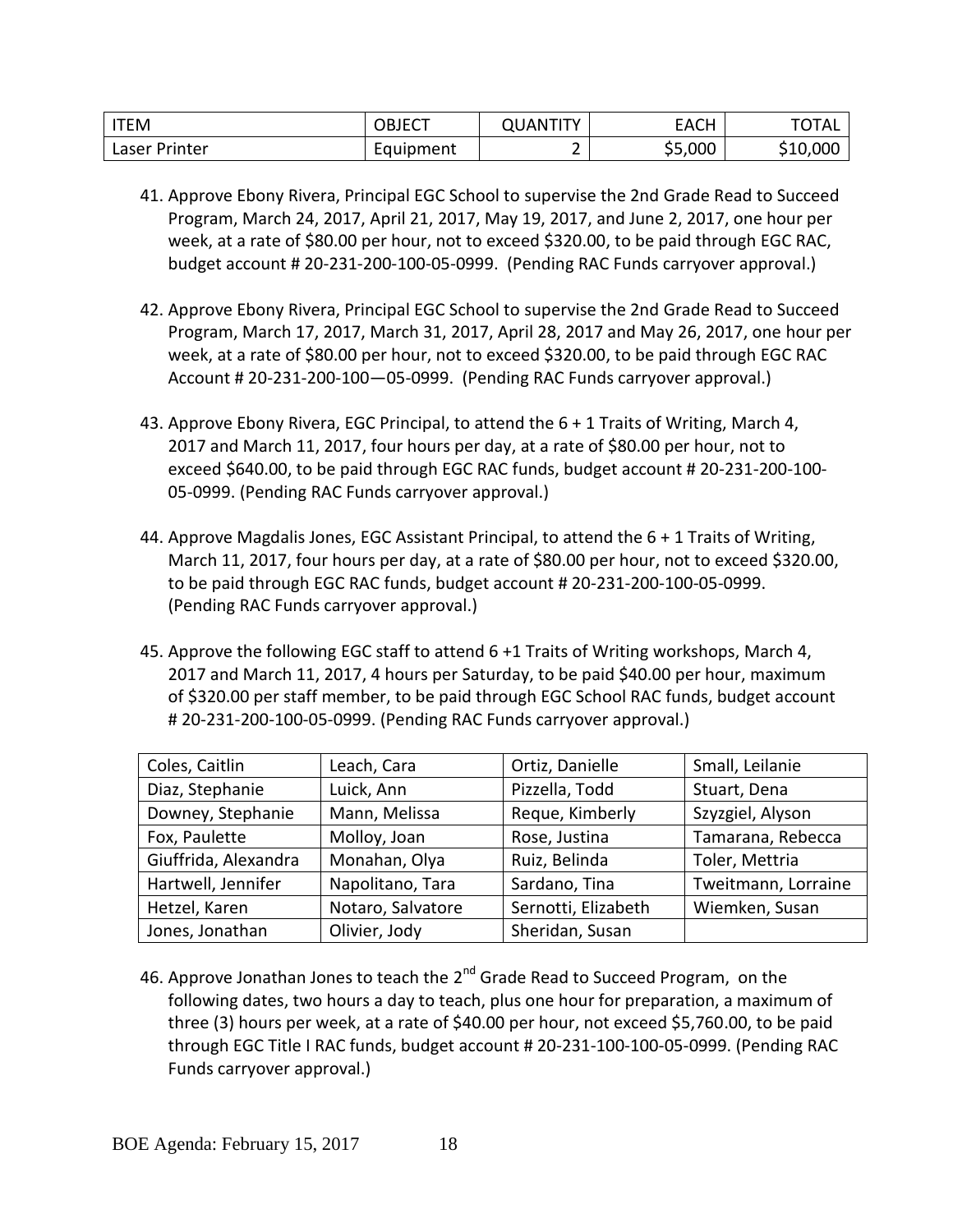| March 6, 2017  | March 17, 2017 |
|----------------|----------------|
| March 20, 2017 | March 24, 2017 |
| March 28, 2017 | March 31, 2017 |
| April 3, 2017  | April 21, 2017 |
| April 25, 2017 | April 28, 2017 |
| May 15, 2017   | May 19, 2017   |
| May 23, 2017   | May 26, 2017   |
| May 30, 2017   | June 2, 2017   |

- 47. Approve Magdalis Jones, EGC Assistant Principal, to attend the EGC Book Club (Word Nerds), twice a month, 2 hours per session, February 2017 through June 2017, \$80.00 per hour, not to exceed \$1,600.00, to be paid through EGC School RAC Fund, budget account # 20-231-200-100-05-0999.
- 48. Approve Richard Paul to present two (2) assemblies "It's OK to Walk Away" for the students of Clifton Avenue Grade School, February 10, 2017, at a cost not to exceed \$1,150.00, to be paid through CAGS RAC funds, budget account #20-231-100-300-06- 0999.
- 49. Ratify Museum Show, presented by Lenape Museum Show, for CAS PBSIS students, November 18, 2016, at a cost of \$700.00, to be paid through CAGS RAC funds, budget 20-231-200-300-06-0999.
- 50. Approve the purchase of Scholastic News magazines, Science Spin magazines, and Geo Spin magazines from Scholastic News for use in classroom, at a cost not to exceed \$6,385.00, to be paid through CAGS RAC funds, budget account # 20-231-100-600-06- 0999.
- 51. Approve the purchase of leveled Spanish and English guided reading books from Book Source (informational and non-fiction) and decodable texts, at a cost of \$500.00 per teacher, a total of 38 teachers, at a total cost of \$19,000.00, to be paid through CAS RAC funds, budget account#20-231-100-600-06-09999.
- 52. Approve Letterland training/coaching by Enfield Distribution Company for the following teachers, February 27, 2017 to March 3, 2017, cost not to exceed \$11,500.00, to be paid through CAGS RAC funds, budget accout#20-231-200-300-06-0999.

Bower, Lynda Brenman, Tracy Ding, Cecelia Galloway, Joan Hopkins, Lauren Roche, Melanie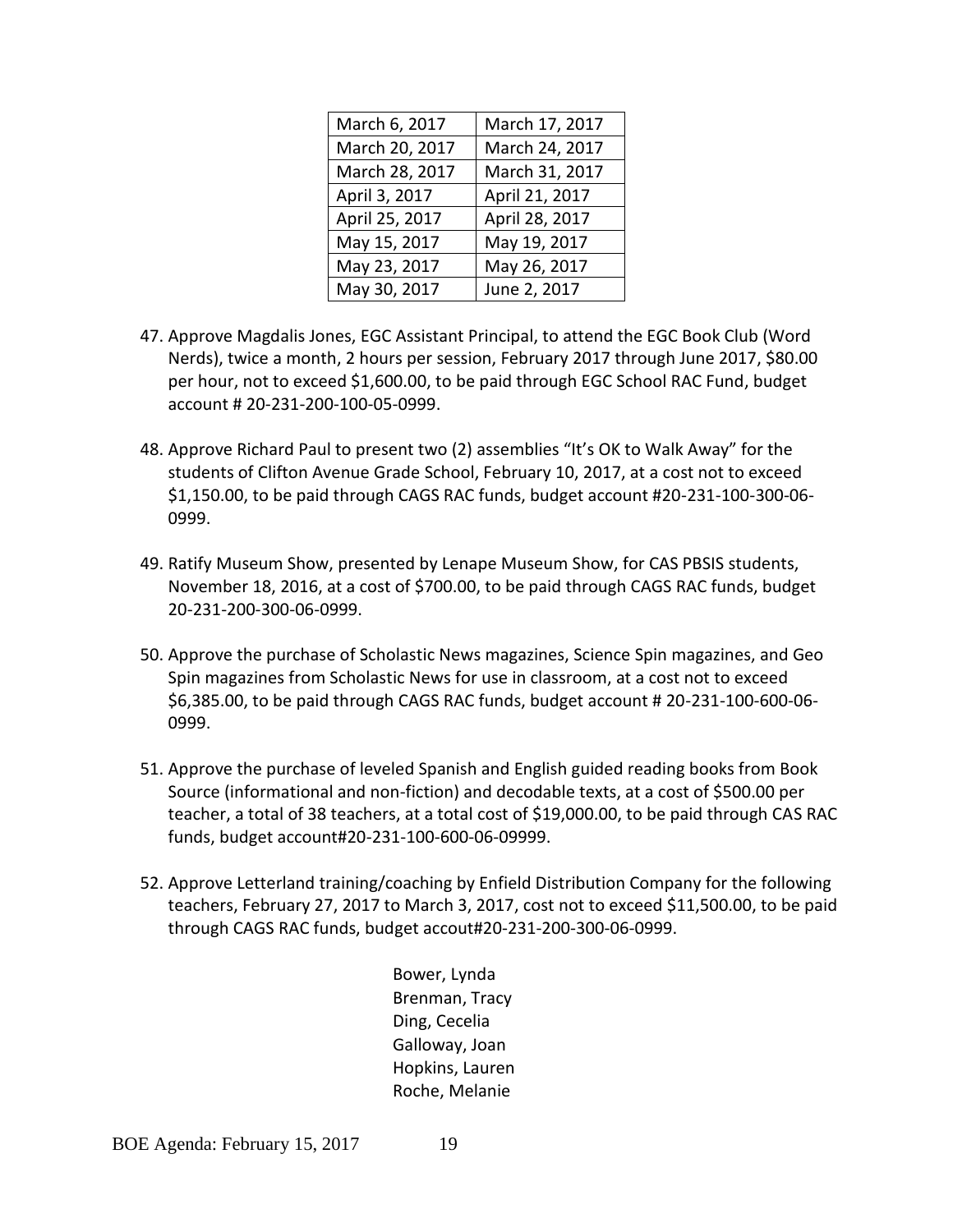Soares, Juliana Steinmetz, Doreen Wigdortz, Alisha Palmieri, Heather Meyers, Shannon

- 53. Approve one (1) substitute per day, to provide coverage for the Letterland training, February 27, 2017 to March 3, 2017, at a cost of \$125.00 per day, cost not to exceed \$625.00, to be paid the CAGS RAC Funds, budget account #20-231-100-300-06-0999.
- 54. Approve Staff Development Workshop to present Close Reading training, April 25, 2017, April 26, 2017 and April 27, 2017, and six (6) full days of coaching, May 8, 2017, May 10, 2017, May 15, 2017, May 17, 2017, May 19, 2017, and May 26, 2017, cost not to exceed \$15,300.00, to be paid through CAGS RAC funds, budget accout#20-231-200-300-06-0999.

| April 25, 2017     | April 26, 2017      | April 27, 2017      |
|--------------------|---------------------|---------------------|
| Barbagelata, Karen | Drawbaugh, Marybeth | Dellorusso, Leila   |
| Coplan, Lisa       | Giglio, Nicole      | Greenberg, Michelle |
| Dahrouge, Nicole   | Leahey, Meghan      | Gregson, Angelique  |
| Ding, Cecelia      | Mayrose, Alyssa     | Mitchell, Stacy     |
| Gilbert, Juliann   | Mcclanahan, Meghan  | Snyder, Chrissy     |
| Hidalgo, Marlene   | Ringel, Alyssa      | Torres, Josephine   |
| Bedrose, Marissa   | Tucker, Lauren      | Weingartner, Tara   |
| Dorando, Erica     | Ware, Jennifer      | Wright, Audrey      |
| Palmieri, Heather  | Watts, Tara         | Dorando, Erica      |
| Meyers, Shannon    | Palheta, Maureen    | Palheta, Maureen    |
|                    | Romito, Marissa     | Schenck, Linda      |
|                    | Wigdortz, Aleisha   | Bedrose, Marissa    |
|                    | Palmieri, Heather   | Romito, Marissa     |
|                    |                     | Itwaru, Nandieta    |
|                    |                     | Meyers, Shannon     |

55. Approve substitutes to provide coverage for the Close Reading training and coaching sessions, 10 substitutes on April 25, 2017, 13 substitutes on April 26, 2017, 15 substitutes on April 27, 2017, and 1 substitute per day May 8, 2017, May 10, 2017, May 15, 2017, May 17, 2017, May 19, 2017, and May 26, 2017, at a rate of \$125.00 per sub, per day, cost not to exceed \$5,500.00, to be paid the CAGS RAC Funds, budget account #20-231-100-300-06-0999.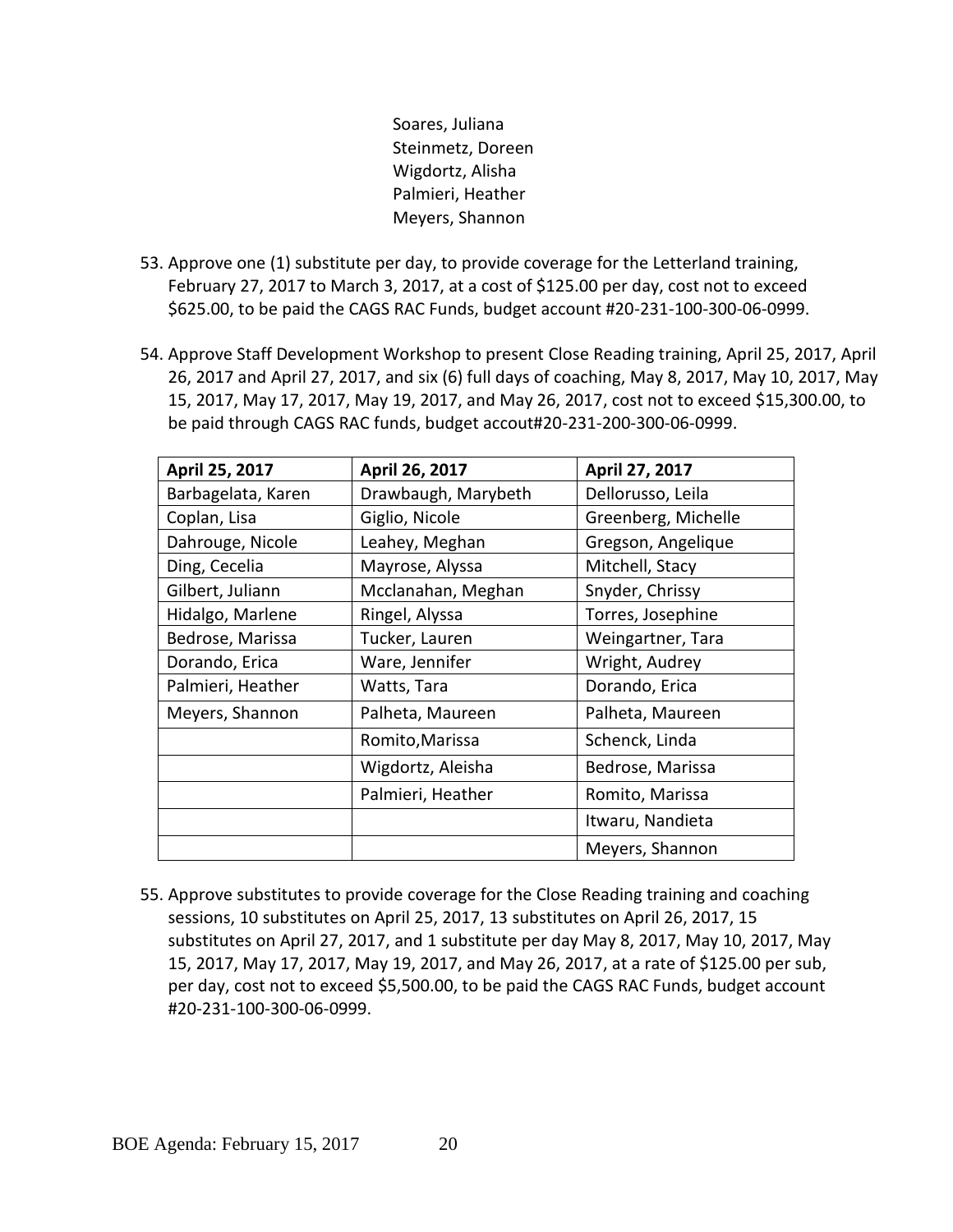56. Approve the following CAGS staff to attend ELA Unit Level training, February 27, 2017, April 3, 2017, and May 8, 2017. Ten (10) Substitutes will be required, at a rate of \$125.00 per day per substitute, not to exceed \$3,750.00 to be paid through CAS RAC Funds, budget account # 20- 231-100-300-06-0999.

| $8:30$ am - 10:30am | $10:40$ am - 12:40pm | $12:45$ pm – 2:45pm |
|---------------------|----------------------|---------------------|
| Barbagelata, Karen  | Dellorusso, Leila    | Drawbaugh, Marybeth |
| Coplan, Lisa        | Greenberg, Michelle  | Giglio, Nicole      |
| Dahrouge, Nicole    | Gregson, Angelique   | Leahey, Meghan      |
| Ding, Cecelia       | Mitchell, Stacy      | Mayrose, Alyssa     |
| Gilbert, Juliann    | Snyder, Chrissy      | Mcclanahan, Meghan  |
| Hidalgo, Marlene    | Torres, Josephine    | Ringel, Alyssa      |
| Bedrose, Marissa    | Weingartner, Tara    | Tucker, Lauren      |
| Dorando, Erica      | Wright, Audrey       | Ware, Jennifer      |
| Palmieri, Heather   | Dorando, Erica       | Watts, Tara         |
| Meyers, Shannon     | Palheta, Maureen     | Palheta, Maureen    |
|                     | Schenck, Linda       | Romito, Marissa     |
|                     | Bedrose, Marissa     | Wigdortz, Aleisha   |
|                     | Romito, Marissa      | Palmieri, Heather   |
|                     | Itwaru, Nandieta     |                     |
|                     | Meyers, Shannon      |                     |

- 57. Approve Stephanie Niechwiadowicz and Amanda Santa Maria, Math Coaches, to provide CAS staff Math Grade Level PLC for the 2016-2017 school year, effective March, 1, 2017 through June 30, 2017, 8 hours per month, and an additional 4 hours prep time per month, at a rate of \$40.00 per hour, not to exceed \$1,920.00 per coach, to be paid through CAGS RAC funds, budget account #20-231-200-100-06-0999. (original approval August 3, 2016)
- 58. Approve the following CAGS staff for the 2016-2017 CAGS Data Team, from March 2017 through June 2017, an additional 2 hours per month, at a rate of \$40.00 per hour, not to exceed \$1,920.00, to be paid through CAGS RAC funds, budget account # 20-231-200- 100-06-0999. (Original approval July 21, 2016)

Barbagelata, Karen Brenman, Tracy Mcclanahan, Meghan Ringel, Alyssa Tucker, Lauren Wright, Audrey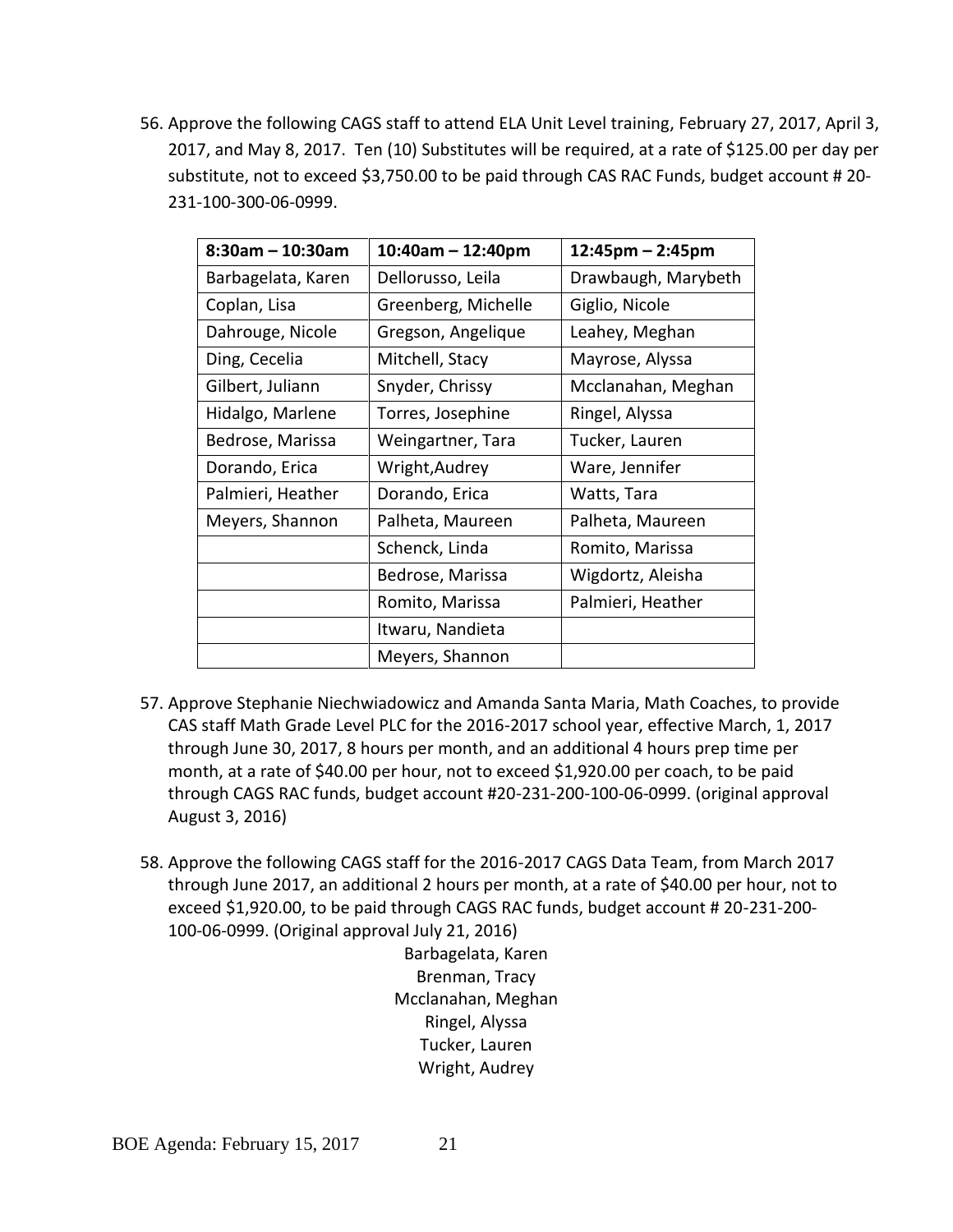- 59. Approve Bonnie Sturm, CAGS staff member, as an assistant for the 2016-2017 CAGS Data TEAM, from February 2017 through June 2017, an additional 10 hours per month, at a rate of \$20.00 per hour, not to exceed \$1,000.00, to be paid through CAGS RAC funds, budget account #20-231-200-100-06-0999. (Original Approval July 21, 2016).
- 60. Approve the following CAS staff for PBSIS from March 2017 to June 2017, an additional 2 hours per month, at a rate of \$40.00 per hour, not to exceed \$1,920.00, to be paid through CAGS RAC funds, budget account #20-231-200-100-06-0999. (Original Approval July 21, 2016).

Clarke, Katherine Greenberg, Michelle Gilbert, Juliann Phillips, Franklin Dorando, Erica DiMiceli, Rosalie

- 61. Approve Shannon Meyers to attend ELA Grade Level PLC from February 1, 2017 to June 30, 2017, 2 hours per month based on grade level, at a rate of \$40.00 per hour, at a not to exceed \$400.00, to be paid through CAGS RAC Funds, budget account # 20-231-200- 100-06-0999. (Originally approved August 3, 2016 agenda.)
- 62. Approve Shannon Meyers to attend Math Grade Level PLC from February 1, 2017 to June 30, 2017, 2 hours per month based on grade level, at a rate of \$40.00 per hour, at a not to exceed \$400.00, to be paid through CAGS RAC Funds, budget account # 20-231- 200-100-06-0999. (Originally approved August 3, 2016 agenda.)
- 63. Approve the purchase of leveled Spanish and English guided reading books for OWLs from Book Source (informational and non-fiction) and decodable texts, at a cost not to exceed \$21,000.00, to be paid through CAS RAC funds, budget account#20-231-100- 600-06-09999. (Pending RAC Funds carryover approval.)
- 64. Approve the purchase of leveled Spanish and English guided reading books from Book Source (informational and non-fiction) and decodable texts, at a cost not to exceed \$170,000.00, to be paid through CAS RAC funds, budget account#20-231-100-600-06- 09999. (Pending RAC Funds carryover approval.)
- 65. Approve the purchase of 150 ChromeBooks from CDW, at a cost not to exceed \$44,000.00 for Clifton Avenue School, to be paid through budget account # 20-231-100- 600-06-0999. (Pending RAC Funds carryover approval.)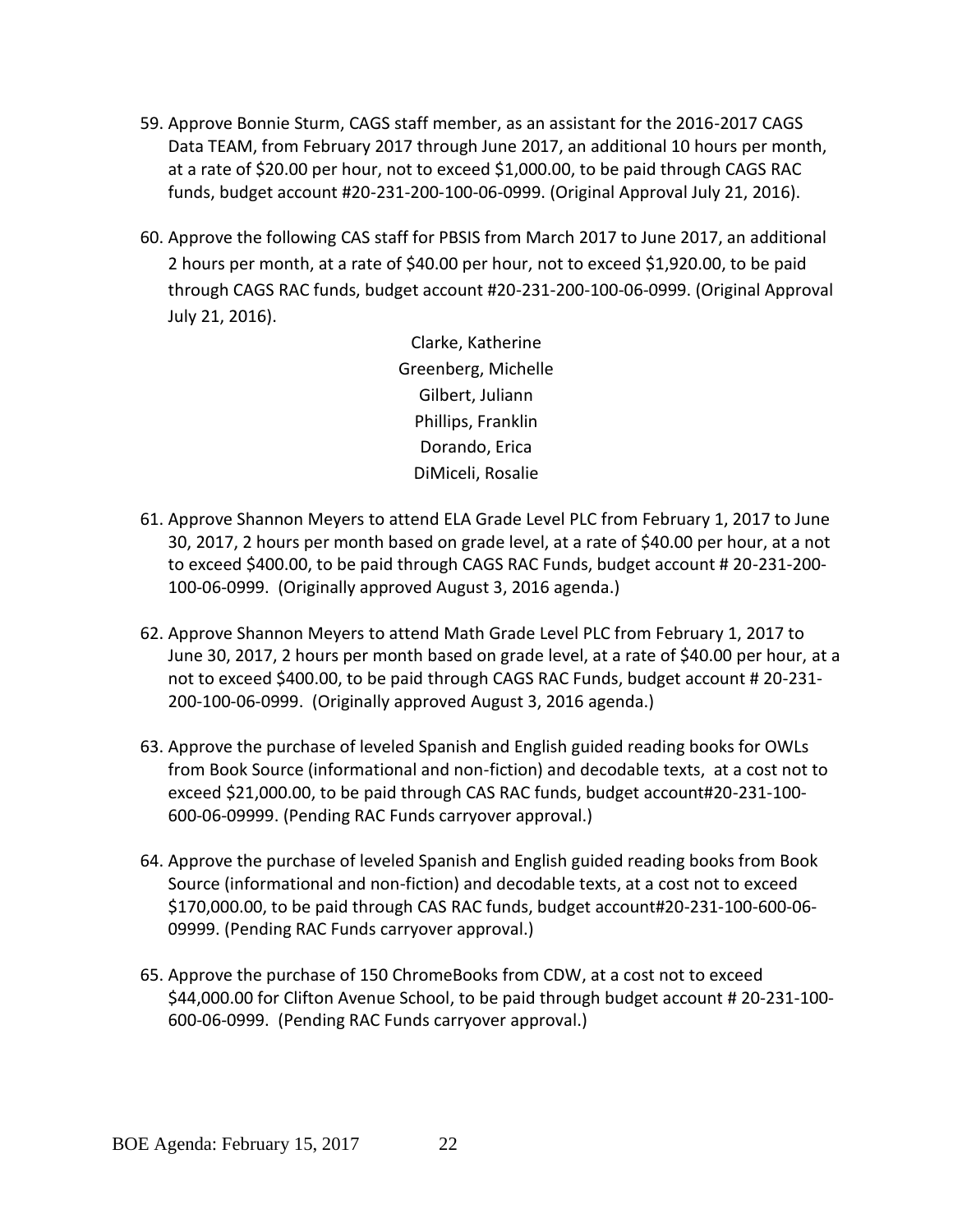- 66. Approve the renewal of Recapture Technologies Corporation for eRate consulting, administration and filing for the 2017-2018 funding year at a rate of \$150.00 per hour, not to exceed 130 hours, to be paid through budget account # 11.000.252.500.00.0000.
- 67. Approve the purchase and installation of 10 Mitel phones for the Lakewood Early Childhood Center from state contract VOIP Networks, at a cost of \$5,440.00, to be paid through budget account # 20-218-200-600-00-0211.
- 68. Approve the purchase and installation of 1 Meraki network switch for the Lakewood Early Childhood Center from NWN 5, at a cost not to exceed \$6,956.00, to be paid through budget account # 20-218-400-732-00-0211.
- 69. Approve the renewal and upgrade of Barracuda Backup system for the district from Office Business Systems, at a cost not to exceed \$30,187.34, to be paid through budget account #11-000-252-500-0000.
- 70. Approve the purchase and installation of 7 SmartBoards from Tequipment Incorporated for Spruce Street School, at a cost not to exceed \$47,750.00, to be paid through budget account #15-190-100-610-06-0006.
- 71. Approval to accept the donation of student supplies from Mr. George Smith.
- 72. Approve the revised high school Math Curriculum for Algebra I, Algebra II, and Geometry.
- 73. Approve Professional Development for the following staff for the 2016-2017 school year:

| <b>Last Name</b> | <b>First</b> | Workshop                      | Date(s) | Register   | <b>Mileage</b> | <b>Other</b> |
|------------------|--------------|-------------------------------|---------|------------|----------------|--------------|
|                  | <b>Name</b>  |                               |         | <b>Fee</b> |                |              |
| Anderson         | Sherriese    | <b>IEP Annual Review</b>      | 2/2/17  | \$0.00     | \$11.09        | \$0.00       |
|                  |              | Mtg.                          |         |            |                |              |
| Anderson         | Sherriese    | <b>CIACC Liasion Training</b> | 2/10/17 | \$0.00     | \$13.06        | \$0.00       |
| Anderson         | Sherriese    | <b>CIACC Liasion Training</b> | 1/13/17 | \$0.00     | \$13.06        | \$0.00       |
| Bell             | Laura        | <b>IEP Meetings</b>           | 1/26/17 | \$0.00     | \$13.64        | \$0.00       |
| Bell             | Laura        | <b>IEP Meetings</b>           | 1/24/17 | \$0.00     | \$1.86         | \$0.00       |
| <b>Berlinski</b> | Amie         | **Annual School               | 3/31/17 | \$40.00    | \$34.00        | \$0.00       |
|                  |              | <b>Counselor Conference</b>   |         |            |                |              |
|                  |              | @ Kean Univ.                  |         |            |                |              |
| <b>Black</b>     | Christine    | <b>TESOL Conference</b>       | 6/1/17  | \$0.00     | \$13.68        | \$0.00       |
| Conroy           | James        | *Int'l Restaurent/Food        | 3/6/17  | \$45.00    | \$95.08        | \$0.00       |
|                  |              | Service Trade Show            | 3/7/17  |            |                |              |
| Fry              | John         | Special Olympic Track         | 5/13/17 | \$0.00     | \$0.00         | \$75.00      |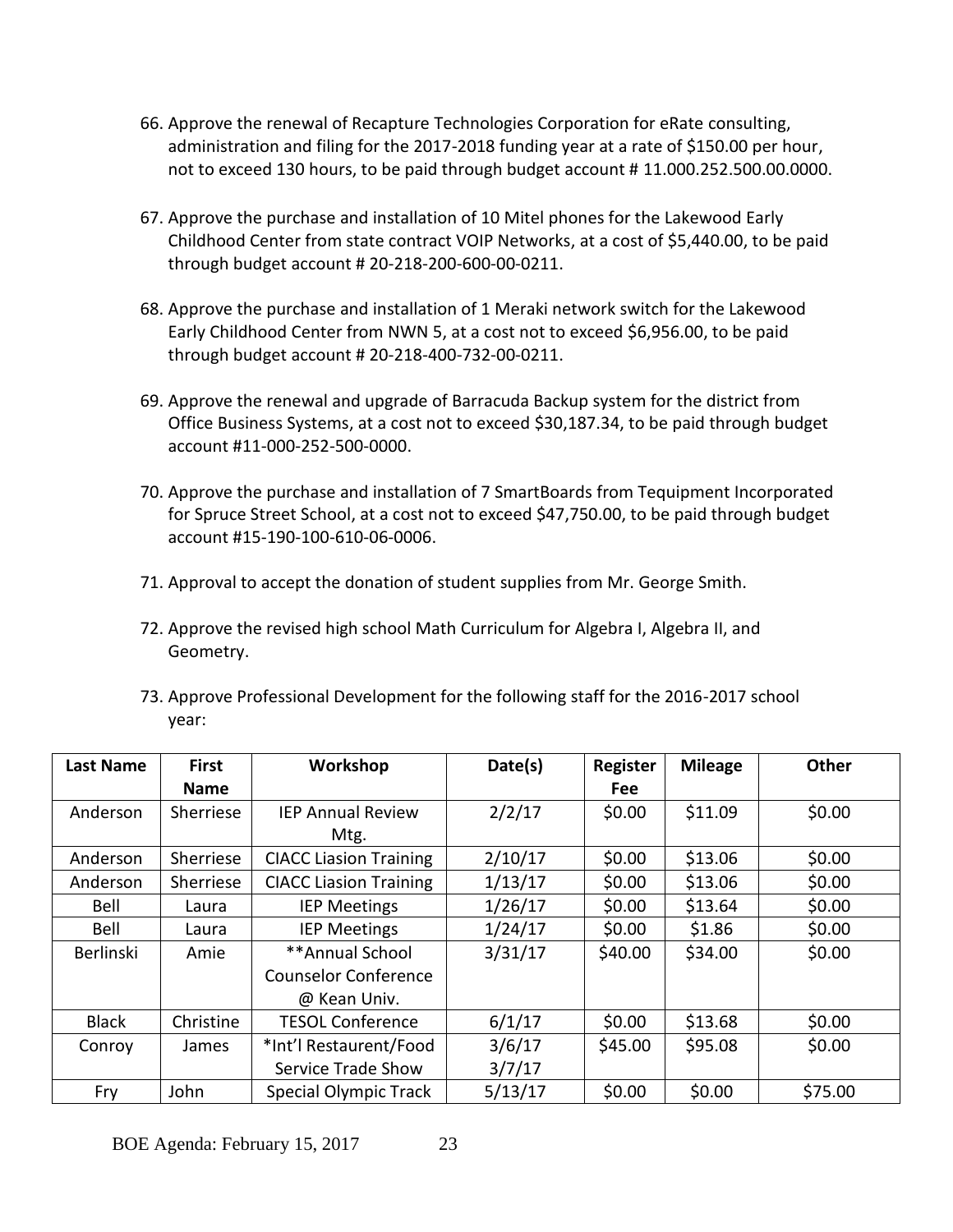| <b>Last Name</b> | <b>First</b>  | Workshop                     | Date(s) | <b>Register</b> | <b>Mileage</b> | Other         |
|------------------|---------------|------------------------------|---------|-----------------|----------------|---------------|
|                  | <b>Name</b>   |                              |         | Fee             |                |               |
|                  |               | & Field                      |         |                 |                | Chaperone Fee |
| Fry              | John          | Special Olympic              | 3/19/17 | \$0.00          | \$0.00         | \$75.00       |
|                  |               | Swimming                     |         |                 |                | Chaperone Fee |
| Fry              | John          | Special Olympic              | 3/4/17  | \$0.00          | \$0.00         | \$75.00       |
|                  |               | Basketball                   |         |                 |                | Chaperone Fee |
| Fry              | John          | <b>Special Olympic</b>       | 2/4/17  | \$0.00          | \$0.00         | \$75.00       |
|                  |               | <b>Bowling</b>               |         |                 |                | Chaperone Fee |
| Douglas          | <b>Brenda</b> | <b>Special Olympic Track</b> | 5/13/17 | \$0.00          | \$0.00         | \$75.00       |
|                  |               | & Field                      |         |                 |                | Chaperone Fee |
| Douglas          | <b>Brenda</b> | Special Olympic              | 3/19/17 | \$0.00          | \$0.00         | \$75.00       |
|                  |               | Swimming                     |         |                 |                | Chaperone Fee |
| Douglas          | <b>Brenda</b> | Special Olympic              | 3/4/17  | \$0.00          | \$0.00         | \$75.00       |
|                  |               | Basketball                   |         |                 |                | Chaperone Fee |
| <b>Douglas</b>   | <b>Brenda</b> | Special Olympic              | 2/4/17  | \$0.00          | \$0.00         | \$75.00       |
|                  |               | <b>Bowling</b>               |         |                 |                | Chaperone Fee |
| Orellano         | Oscar         | <b>Special Olympic Track</b> | 5/13/17 | \$0.00          | \$0.00         | \$75.00       |
|                  |               | & Field                      |         |                 |                | Chaperone Fee |
| Orellano         | Oscar         | Special Olympic              | 3/19/17 | \$0.00          | \$0.00         | \$75.00       |
|                  |               | Swimming                     |         |                 |                | Chaperone Fee |
| Orellano         | Oscar         | Special Olympic              | 3/4/17  | \$0.00          | \$0.00         | \$75.00       |
|                  |               | Basketball                   |         |                 |                | Chaperone Fee |
| Orellano         | Oscar         | Special Olympic              | 2/4/17  | \$0.00          | \$0.00         | \$75.00       |
|                  |               | <b>Bowling</b>               |         |                 |                | Chaperone Fee |

\*FUNDED BY PERKINS TRAVEL 20-360-200-580-03-0000 REGISTRATION 20-360-200-500-03-0000 \*\*ACCOUNT # 20-270-200-500-15-0015

74. Approval of the following school trips:

| <b>Date</b> | <b>School</b> | Where to                                                           | # Students | # Staff /<br><b>Adults</b> | <b>Admission</b><br>Cost/Acct# | <b>Transportat</b><br>ion<br>Cost/Acct# |
|-------------|---------------|--------------------------------------------------------------------|------------|----------------------------|--------------------------------|-----------------------------------------|
| 2/7/17      | <b>OSS</b>    | *Ocean Cty. College<br>Planetarium                                 | 59         | 19                         | \$380.00                       | \$600.00                                |
| 6/1/17      | <b>OSS</b>    | **State House - Trenton                                            | 100        | 7                          | \$0.00                         | \$1,350.00                              |
| 5/24/17     | <b>LHS</b>    | ***<br>Introduce Students To<br>Careers In Marketing-Blue<br>Claws | 18         | 2                          | \$330.00 (Adm. &<br>Meals)     | \$575.00                                |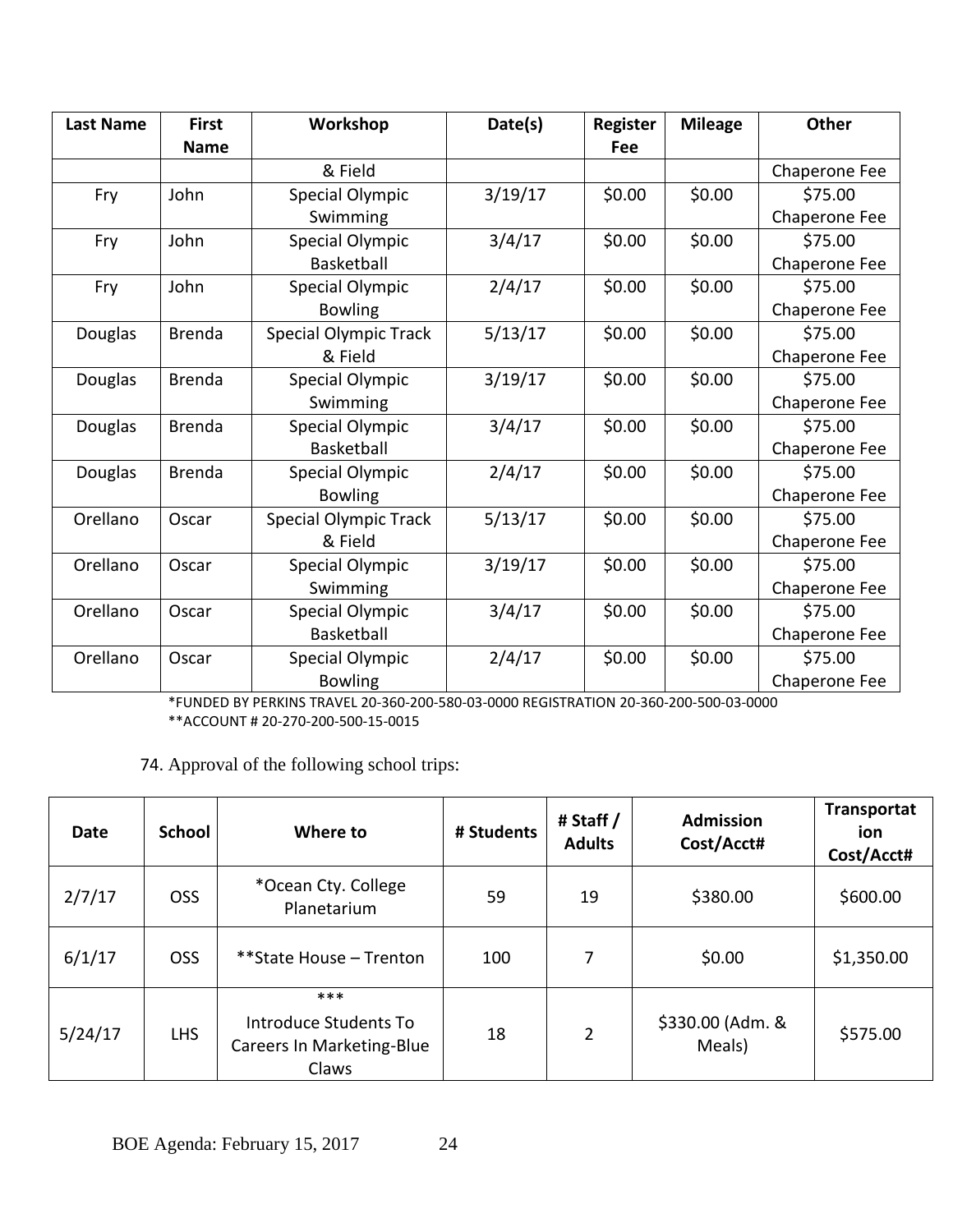| <b>Date</b>        | <b>School</b> | Where to                                                | # Students     | # Staff /<br><b>Adults</b> | <b>Admission</b><br>Cost/Acct#                                | Transportat<br>ion<br>Cost/Acct# |
|--------------------|---------------|---------------------------------------------------------|----------------|----------------------------|---------------------------------------------------------------|----------------------------------|
| 5/11/17            | <b>OSS</b>    | ****Garden State<br><b>Discovery Museum</b>             | 215            | 53                         | \$2,795.00                                                    | \$4,125.00                       |
| 5/24/17            | <b>OSS</b>    | ****Franklin Institute<br><b>Science Museum</b>         | 187            | 22                         | \$2,130.65                                                    | \$5,000.00                       |
| 5/9/17             | <b>LHS</b>    | *****Museum of Natural<br>History & Marquis Theater     | 54             | 4                          | \$8,640.00 (includes<br>admission, lunch &<br>transportation) |                                  |
| 2/22/17            | <b>LMS</b>    | ******<br><b>Vocational School Tour-</b><br><b>OCVT</b> | 20             | $\overline{2}$             | \$0.00                                                        | \$0.00                           |
| 3/23/17<br>3/24/17 | <b>LHS</b>    | *******<br><b>NJFCCLA State Conference</b>              | 18             | $\overline{2}$             | \$900.00                                                      | \$3,000.00                       |
| 5/26/17            | <b>LHS</b>    | *******Music Competition<br>Six Flags                   | 80             | 4                          | \$2,330.00                                                    | \$2,900.00                       |
| 3/18/17            | <b>LHS</b>    | @JROTC Drill Team<br><b>Competition Lenape HS</b>       | 27             | $\overline{2}$             | \$150.00                                                      | \$1,250.00                       |
| 3/24/17            | <b>LHS</b>    | @Joe Kubert School of<br>Cartooning & Graphic jArt      | $\overline{2}$ | 24                         | \$0.00                                                        | \$875.00                         |

\*APPROVED 1/25 AGENDA CORRECTION TO # OF ADULTS GOING TO INCLUDE PARENTS

\*\*11-000-270-512-00-0000

\*\*\*ADMISSION & MEALS CLUB FUNDS, TRANSPORTATION ACCT. #20-360-200-500-03-0000

\*\*\*\*ADMISSION – FUNDRAISING & STUDENT PAY TRANSPORTATION 11-000-270-512-00-0000

\*\*\*\*\*PAID WITH CLUB FUNDS

\*\*\*\*\*\*DISTRICT BUS

\*\*\*\*\*\*\*ADMISSION PAID WITH CLUB FUNDS, TRANSPORTATION ACCT#: 15-000-270-512-03-0003

@ - PERKINS TRANSPORTATION 20-360-200-500-03-0000 ADMISSION 20-360-100-800-03-0000

75. Approve the following placements for the Spring 2017 semester for student teaching (subject to approval of Criminal History background check):

| LAST        | <b>FIRST</b> | <b>COLLEGE/UNIVERSITY</b> | <b>PLACEMENT</b> | <b>DATES FOR</b> |
|-------------|--------------|---------------------------|------------------|------------------|
| <b>NAME</b> | <b>NAME</b>  |                           |                  | <b>PLACEMENT</b> |
| Boswell     | Shataya      | <b>Brookdale</b>          | SSS              | 2/16-40 hours    |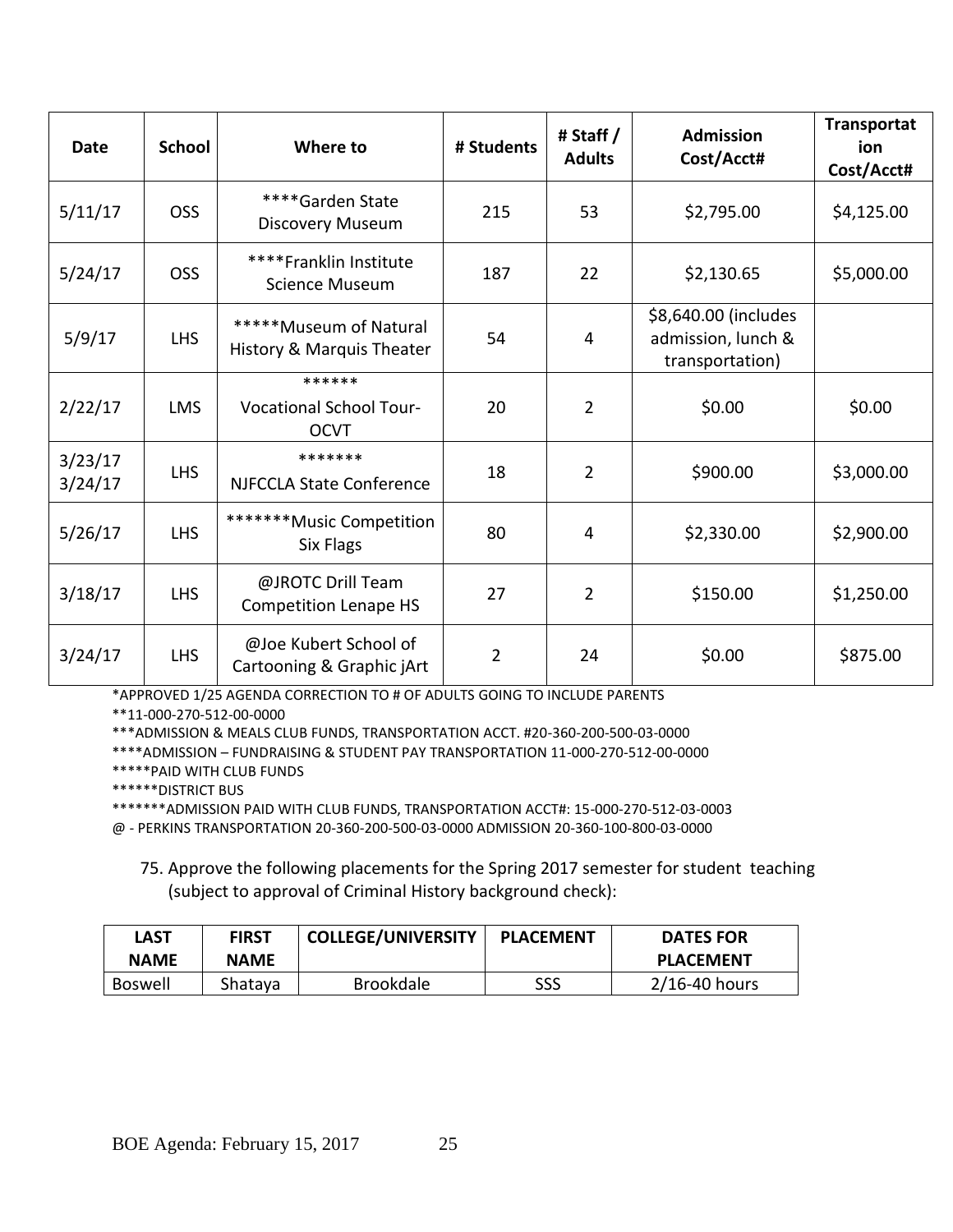| <b>LAST</b> | <b>FIRST</b> | <b>COLLEGE/UNIVERSITY</b> | <b>PLACEMENT</b> | <b>DATES FOR</b>  |
|-------------|--------------|---------------------------|------------------|-------------------|
| <b>NAME</b> | <b>NAME</b>  |                           |                  | <b>PLACEMENT</b>  |
| Panico      | Jeanne       | GCU                       | <b>LHS</b>       | $2/20-10$ days    |
| Romero      | Maria        | <b>OCC</b>                | <b>PINER</b>     | 2/16-30 HOURS     |
| *Pierre     | Emmanuelle   | GCU                       | <b>SSS</b>       | $2/17 - 10$ days  |
| McEntee     | Diana        | <b>OCC</b>                | <b>OSS</b>       | 2/16-30 HOURS     |
| Hernandez   | Celenia      | <b>OCC</b>                | EGC              | 2/16-30 HOURS     |
| Gonzalez    | Anahi        | <b>OCC</b>                | <b>TBD</b>       | 2/16-30 HOURS     |
| SanFilippo  | Danielle     | GCU                       | SSS              | $2/20 - 10$ days  |
| Patterson   | David        | Kean                      | <b>LMS</b>       | $2/16 - 30$ hours |

76. Approve the following placements for the Spring 2017 semester for student observations:

\*PREVIOUSLY APPROVED 1/25 AGENDA PLACEMENT LOCATION CHANGED

77. Approve the following purchase of phonics kits from Teacher Created Materials Publishing at a total cost not to exceed \$56,000.00, to be paid through CAGS RAC funds, budget account#20-231-100-600-06-0999.

| Quantity       | <b>Title</b>                                               | Cost         | <b>Total Cost</b> |
|----------------|------------------------------------------------------------|--------------|-------------------|
| 7              | NFR: Early Fluent Kit                                      | \$699.99/kit | \$4,899.93        |
| $\overline{2}$ | NFR: Early Fluent Spanish Kit                              | \$699.99/kit | \$1,399.98        |
| $\overline{2}$ | NFR: Emergent Spanish Kit                                  | \$649.99/kit | \$1,299.98        |
| 3              | NFR: Emergent Kit                                          | \$649.99/kit | \$1,949.97        |
| 10             | NFR: Upper Emergent Kit                                    | \$649.99/kit | \$6,499.90        |
| $\overline{2}$ | NFR: Upper Emergent Spanish Kit                            | \$649.99/kit | \$1,299.98        |
| 10             | <b>Purposeful Pairs: Connecting Fiction and Nonfiction</b> | \$549.99/kit | \$5,499.90        |
|                | Kit: Level 1                                               |              |                   |
| 10             | <b>Purposeful Pairs: Connecting fiction and Nonfiction</b> | \$569.99/kit | \$5,699.90        |
|                | Kit: Level 2                                               |              |                   |
| 10             | Targeted Phonics: Long Vowel Storybooks Kit                | \$769.99/kit | \$7,699.90        |
| 10             | Targeted Phonics: Short Vowel Rimes Kit                    | \$769.99/kit | \$7,699.90        |
| 10             | Targeted Phonics: Short Vowel Storybooks Kit               | \$769.99/kit | \$7,699.90        |
| $\overline{2}$ | Targeted Phonics: More Consonants, Blends, and             | \$769.99/kit | \$7,699.90        |
|                | Digraphs Kit                                               |              |                   |
|                | Shipping                                                   |              | \$2,659.46        |

### **IMPORTANT INFORMATION:**

Fire Drill Report – January 2017 Security Drill Report – January 2017 HIB Report – From January 25, 2017 through February 15, 2017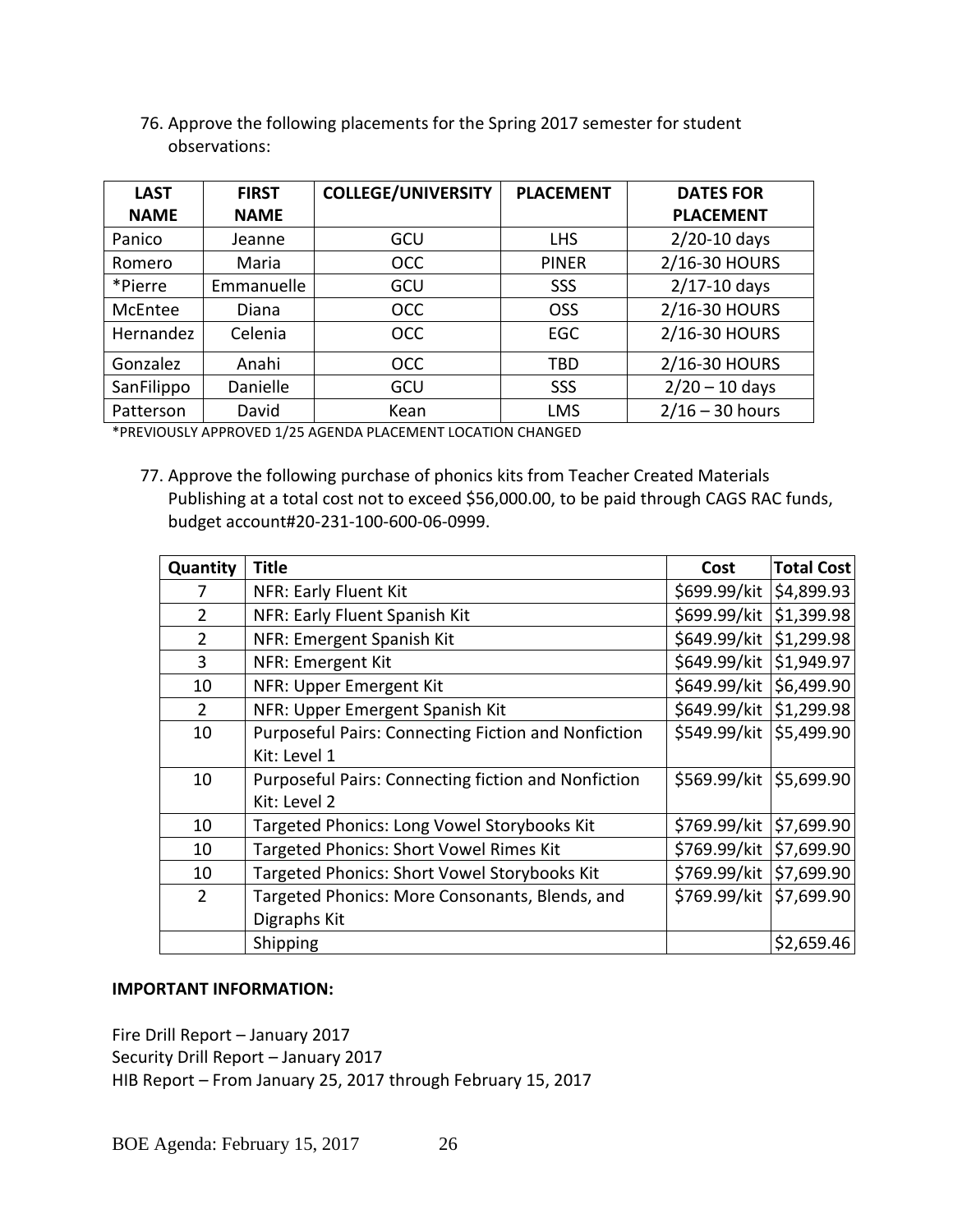#### **B. PERSONNEL**

- 1. CERTIFICATED
	- a. Resignations None At This Meeting
	- b. Retirements None At This Meeting
	- c. Terminations None At This Meeting
	- d. Leaves of Absence
		- 1. PIERO, Lisa Teacher-LMS Medical-FMLA-Sick (30 days) & Personal (1)-Paid Effective: March 9, 2017 Terminating: April 28, 2017 (pending attendance data) Medical-FMLA-Unpaid Effective: April 29, 2017 Returning: June 12, 2017 or sooner, pending Dr.s' release
		- 2. SLAWSKY, Brueck Teacher-Piner Elementary FMLA-Sick (20.5) & Personal (4)-Paid Effective: May 1, 2017 Terminating: June 5, 2017 (.5) (pending attendance data) NJFL-Unpaid Effective: June 5, 2017 (.5) Terminating: June 30, 2017
		- 3. TEREN, Sara Teacher-LECC-CIII FMLA-Medical-Unpaid Effective: January 19, 2017 Returning: March 5, 2017
		- 4. GARCES, Margarita Teacher-CAGS FMLA-Medical-Sick (1.5 days) & Personal (4 days)-Paid Effective: January 30, 2017 Terminating: February 6, 2017 (.5) FMLA-Medical-Unpaid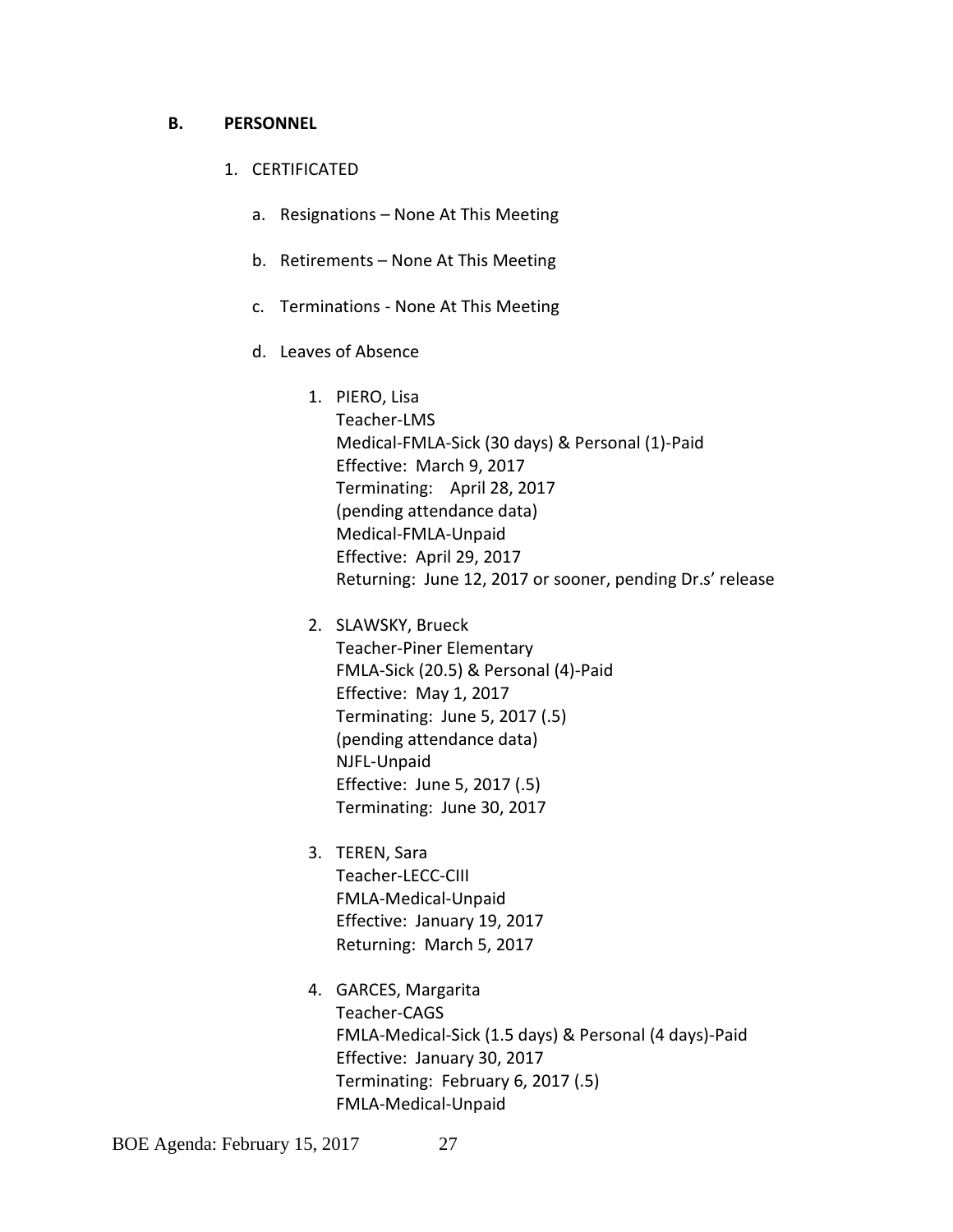Effective: February 6, 2017(.5) Returning: May 1, 2017 or sooner (pending Dr.s' release)

- e. Transfers None At This Meeting
- f. Appointments

1. \*TABORA, Grizilda Teacher – Bilingual Interventionist – SSS Effective: February 27, 2017 Terminating: June 30, 2017 Salary: Step 10, MA30 - \$56,646.00 prorated (replacement for S Rosapina-O'Brien – resigned - \$53,574.00) (Mentoring paid by employee if necessary) (budget account # 11-000-217-106-07-0007)

2. \*KATECHIS, Nicoletta Teacher – ICR – OSS Effective: February 8, 2017 Terminating: June 30, 2017 Salary: Step 1, BA - \$47,137.00 prorated (New Position) (Mentoring paid by employee if necessary) (budget account # 11-204-100-101-09-0009)

3. \*RAWLINS, Allison Behaviorist – District Effective: March 20, 2017 or sooner Terminating: June 30, 2017 Salary: Step 16, MA - \$60,121.00 prorated (New position) (Mentoring paid by employee if necessary) (budget account # 11-000-217-106-15-0015)

- g. Reappointments None At This Meeting
- h. Salary Adjustments

1. \*JASINSKI, Rachel Teacher – ICR - LECC Campus II Effective: January 3, 2017 Terminating: June 30, 2017 Salary From: Step 6, BA - \$48,746.00 prorated Salary To: Step 6, BA15 - \$49,746.00 prorated

BOE Agenda: February 15, 2017 28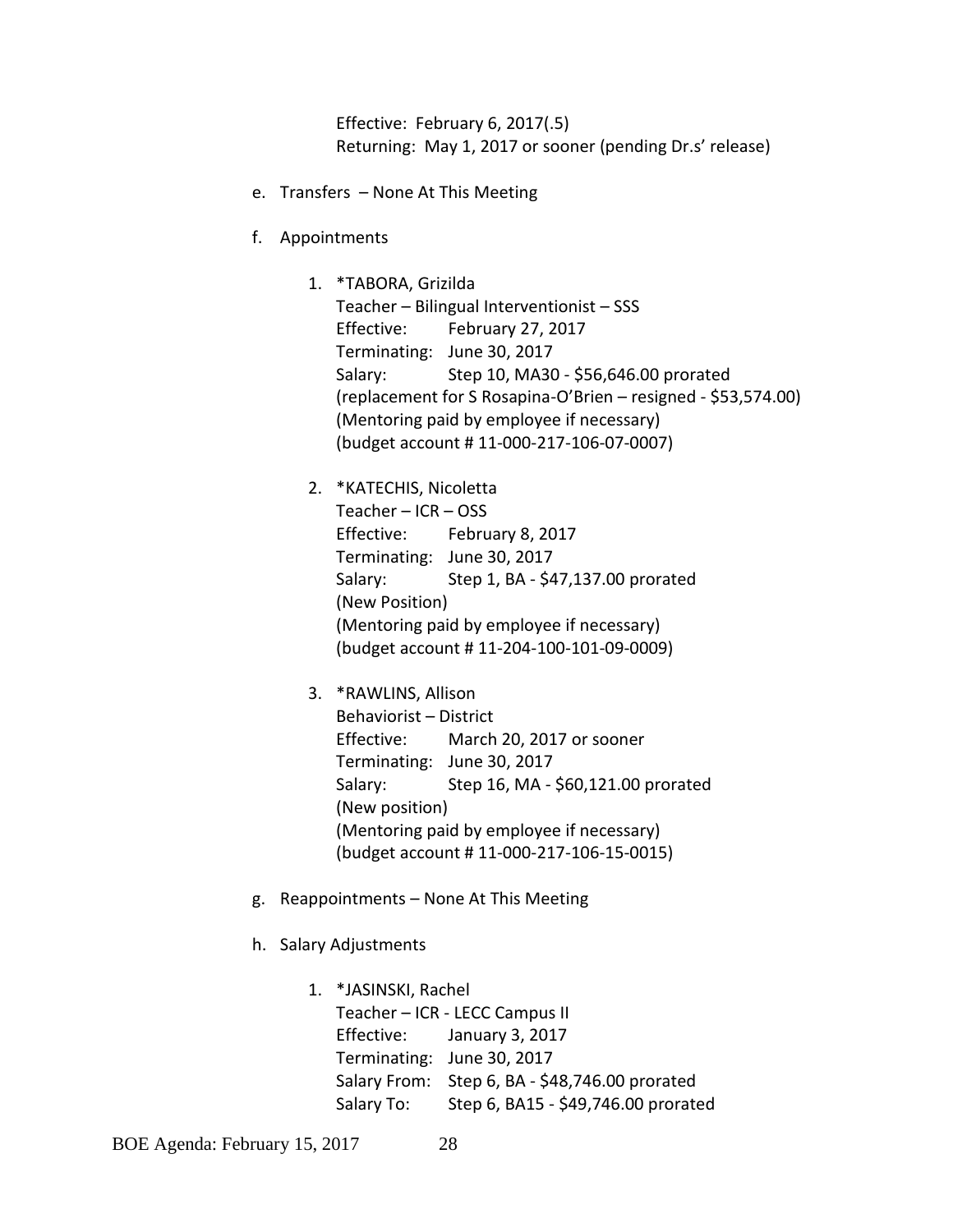(Correction from Board Agenda of January 25, 2017)

2. NIEVES, Lissette

| From:        | Step 2-3, BA - \$47,441.00   |
|--------------|------------------------------|
| To:          | Step 2-3, BA15 - \$48,441.00 |
| Effective:   | February 1, 2017             |
| Terminating: | June 30, 2017                |
| Account #:   | 15-240-100-101-10-0010       |

- i. Stipends
	- 1. Spring LHS Coaches 2016-2017 School Year

| <b>Last Name</b> | <b>First Name</b> | <b>Position</b>               | Group         | <b>Step</b>    | <b>Salary</b> |
|------------------|-------------------|-------------------------------|---------------|----------------|---------------|
| Drumright        | Eugene            | <b>Head Baseball Coach</b>    | $\mathbf{I}$  | 4              | \$6,795.00    |
| Clark            | Lawrence          | Asst. Baseball Coach          | $\mathbf{I}$  | $\overline{4}$ | \$5,365.00    |
| Maldonado        | Ricky             | Asst. Baseball Coach          | $\mathbf{II}$ | 4              | \$5,365.00    |
| D'Amico          | Joseph            | Asst. Baseball Coach          | $\mathbf{I}$  | 4              | \$5,365.00    |
| Santucci         | <b>Nicholas</b>   | Asst. Baseball Coach          | $\mathsf{II}$ | 4              | \$5,365.00    |
| Muth             | Michael           | Asst. Baseball Coach          | $\mathbf{II}$ | 3              | \$4,580.00    |
|                  |                   |                               |               |                |               |
| Hammel           | Kelly             | <b>Head Softball Coach</b>    | $\sf II$      | $\mathbf{1}$   | \$5,887.00    |
| <b>Taulafo</b>   | Cynthia           | Asst. Softball Coach          | $\mathbf{I}$  | 4              | \$5,365.00    |
| Faynor           | <b>Brianne</b>    | Asst. Softball Coach          | $\mathbf{I}$  | 3              | \$4,580.00    |
| Shelly           | Kyle              | Asst. Softball Coach          | $\mathbf{I}$  | $\mathbf{1}$   | \$3,954.00    |
| Carney           | <b>Brittney</b>   | Asst. Softball Coach          | $\mathbf{I}$  | $\mathbf{1}$   | \$3,954.00    |
|                  |                   |                               |               |                |               |
| Filardo          | Michael           | Head Boys Tennis Coach        | III           | 4              | \$6,011.00    |
| Wudzki           | John              | Asst. Boys Tennis Coach       | III           | 4              | \$4,547.00    |
|                  |                   |                               |               |                |               |
| Lane             | Kevin             | <b>Head Boys Track Coach</b>  | $\mathbf{II}$ | 4              | \$6,795.00    |
| Plummer          | James             | Asst. Boys Track Coach        | $\mathbf{II}$ | 4              | \$5,365.00    |
| Mayers           | Emmanuel          | Asst. Boys Track Coach        | $\mathbf{I}$  | $\mathbf{1}$   | \$3,954.00    |
| Orellana         | Oscar             | Asst. Boys Track Coach        | $\mathbf{II}$ | 3              | \$4,580.00    |
|                  |                   |                               |               |                |               |
| Cuzco            | Emilia            | <b>Head Girls Track Coach</b> | $\mathsf{II}$ | $\overline{2}$ | \$6,052.00    |
| Worthy           | Maxine            | Asst. Girls Track Coach       | $\mathbf{I}$  | 4              | \$5,365.00    |
| Blue             | Megan             | Asst. Girls Track Coach       | $\mathbf{I}$  | 4              | \$5,365.00    |
| Peccarelli       | Lewis             | Asst. Girls Track Coach       | $\mathbf{I}$  | $\overline{2}$ | \$4,009.00    |
|                  |                   |                               |               |                |               |
| Plancey          | Steven            | Spring Intramurals - LHS      |               |                | \$932.66      |
| Kwicinski        | Nancy             | Spring Intramurals - LHS      |               |                | \$932.66      |

BOE Agenda: February 15, 2017 29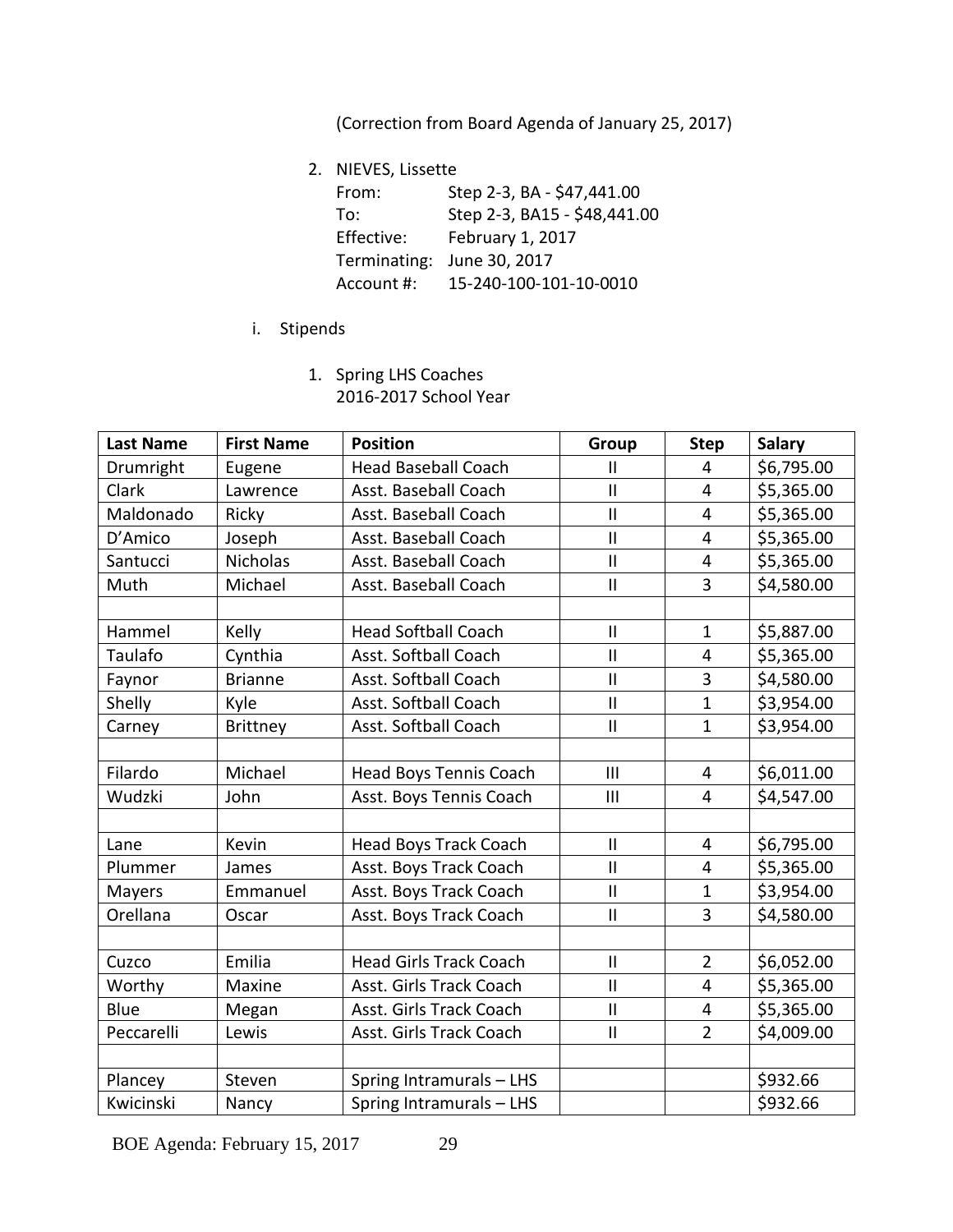| Last Name | <b>First Name</b> | <b>Position</b>    | Group | Step | Salarv   |
|-----------|-------------------|--------------------|-------|------|----------|
| Brown     | Tim               | Spring Weight Room |       |      | \$982.00 |

- j. Tuition Reimbursement
	- 1. ROSS, Heather Teacher – LMS 3 credits \$2,034.00 EDC6201 Assessment & Diagnosis of Reading Problems
	- 2. MAGBANUA, Iryna Teacher – LHS 3 credits \$2,034.00 EDC5034 Introduction to Learning Disabilities
	- 3. WOLFE, Staci Teacher – Piner 3 credits \$2,067.00 EDL – 522 Early Literacy & Language Development (Correction from 1/25/17 board agenda.)
- k. Miscellaneous None At This Meeting
- 2. NON-CERTIFICATED
	- a. Resignations
		- 1. MAIER, Paul Bus Aide – District Effective: January 27, 2017
		- 2. DENTINO, Anthony Paraprofessional – 1:1 Autistic - OSS Effective: February 10, 2017
		- 3. ADAMO, Michelle Bus Aide – Part-Time Declined the Position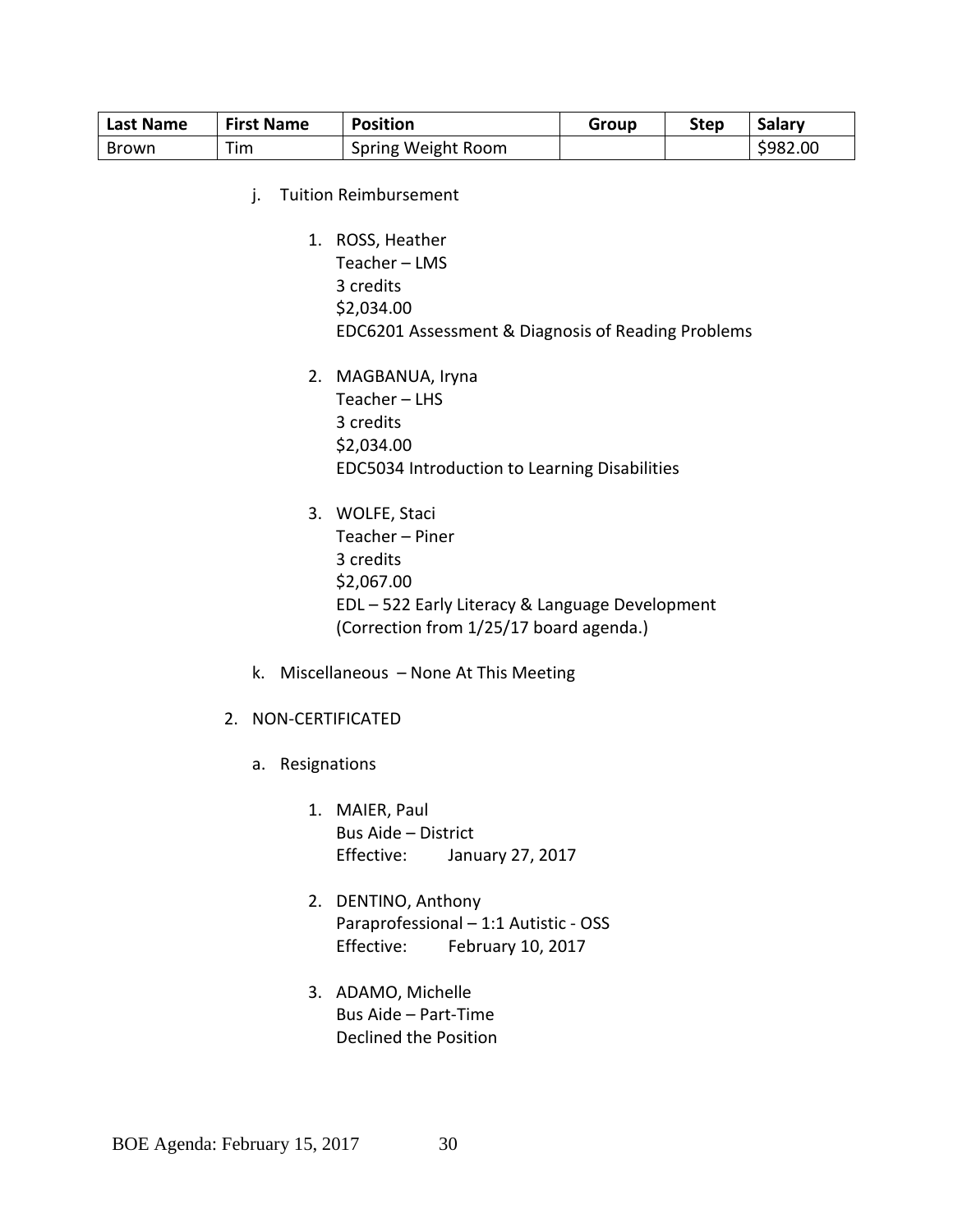- 4. FAONE, Ana SEMI Stipend- ONLY Effective: February 12, 2017
- 5. ADDEO, Steven Breakfast Aide – Piner Effective: February 17, 2017
- b. Retirements None At This Meeting
- c. Terminations None At This Meeting
- d. Leaves of Absence
	- 1. GONZALEZ, Mellissa Paraprofessional-CI FMLA-Sick (9.5) & Personal (4)-Paid Effective: March 28, 2017 Terminating: April 24, 2017 (.5) (pending attendance data) NJFL-Unpaid Effective: April 24, 2017 (.5) Terminating: June 30, 2017
	- 2. MENDEZ, Noemi Secretary-CAGS Medical-FMLA-Sick (16 days)-Paid Effective: January 25, 2017 Returning: February 21, 2017 (pending Dr.s' release)
- e. Transfers
	- 1. DODDS, Denise From: Breakfast Aide – Piner To: Breakfast Aide Substitute – District Effective: February 16, 2017 Terminating: June 30, 2017 (on an as needed basis)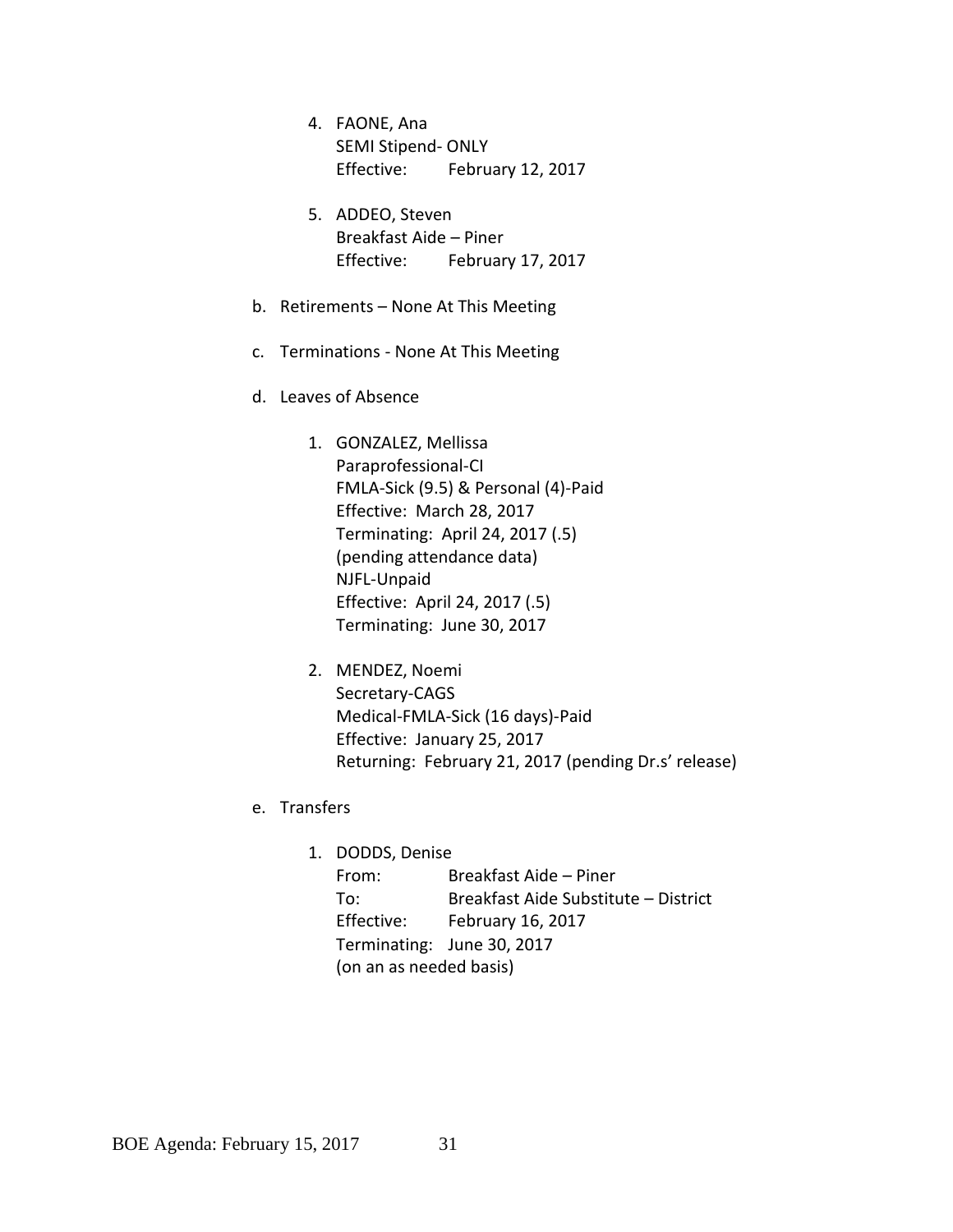- f. Appointments
	- 1. \*POLOSKI, Brittany Paraprofessional – 1:1 – LECC Campus I Effective: February 21, 2017 Terminating: June 30, 2017 Salary: Step 4, 90 Credits - \$19,222.00 prorated (New Position) (budget account # 11-000-217-106-00-1000)
	- 2. \*BESHAY, Haidy F Bus Aide – Part-Time Effective: February 6, 2017 Terminating: June 30, 2017 Salary: \$12.00 per hour (budget account #11-000-270-160-00-0000)
	- 3. \*ZERILLI, Loury Bus Aide – Part-Time Effective: February 16, 2017 Terminating: June 30, 2017 Salary: \$12.00 per hour (budget account #11-000-270-160-00-0000)
	- 4. \*LIEBHAUSER, Rachel Paraprofessional LLD - 1:1 – CAS Effective: February 16, 2017 Terminating: June 30, 2017 Salary: Step 3, 90 Credits - \$19,097.00 prorated (New Position) (budget account # 11-204-100-106-00-1000)
	- 5. \*MCCLAVE, Wendy Paraprofessional – 1:1 – LHS Effective: February 27, 2017 Terminating: June 30, 2017 Salary: Step 1, 90 Credits - \$18,972.00 prorated (replacement for P Figueroa – resigned - \$18,270.00) (budget account # 11-000-217-106-03-0003)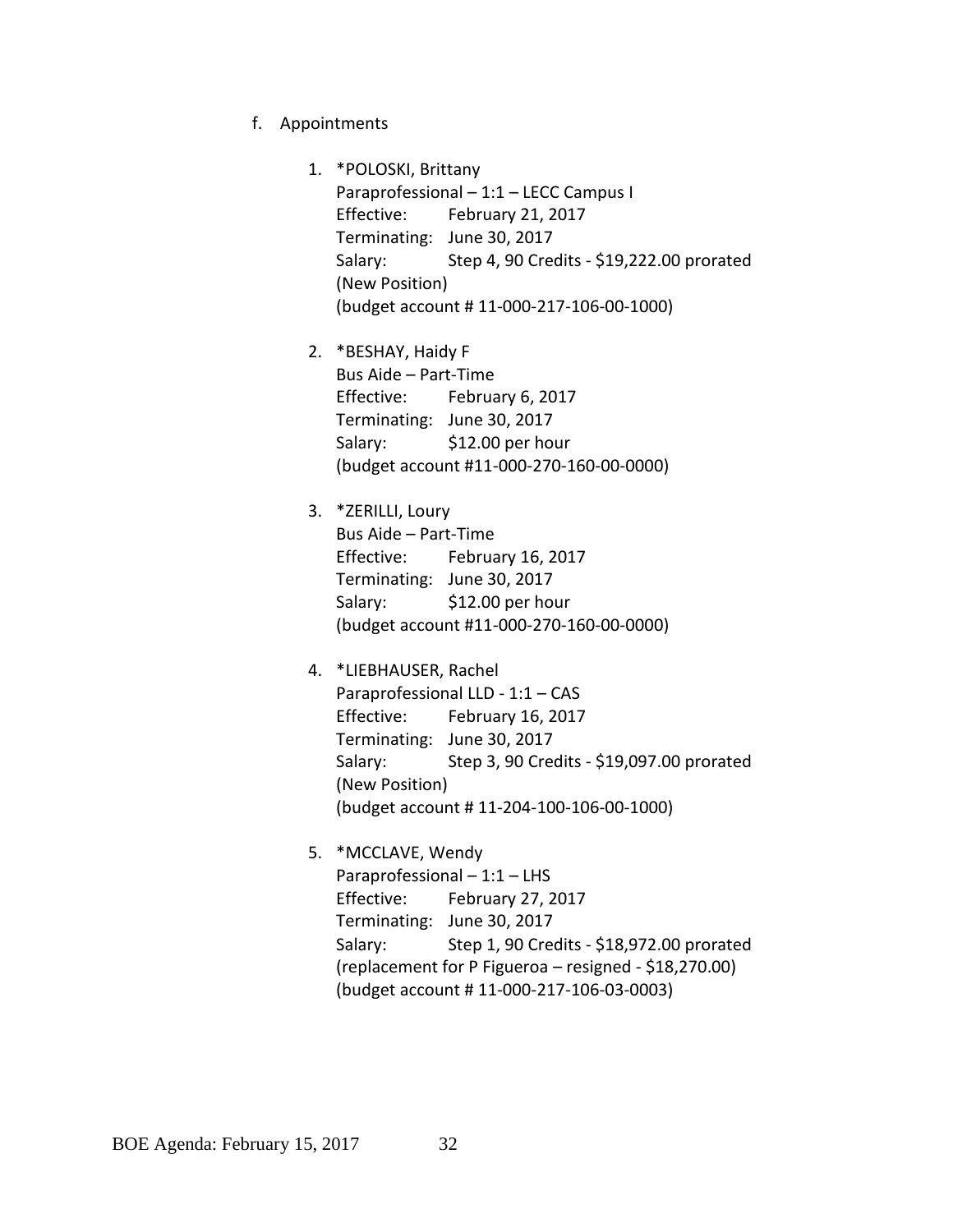- 6. \*&\*\*\*WILLIAMS, Jacinda Cafeteria Aide – Piner Effective: February 20, 2017 Terminating: June 30, 2017 Salary: \$10.00 per hour not to exceed 4 hours per day (replacement for D Dodds – reassigned) (to be paid through Cafeteria Account)
- 7. \*&\*\*\*CLEMENTS, Eva Cafeteria Aide – Piner Effective: February 20, 2017 Terminating: June 30, 2017 Salary: \$10.00 per hour not to exceed 4 hours per day (replacement for S Addeo – resigned) (to be paid through Cafeteria Account)
- 8. \*IVANUS, Mariya Paraprofessional – 1:1 - OSS Effective: February 16, 2017 Terminating: June 30, 2017 Salary: Step 9, 90 Credits - \$20,000.00 prorated (replacement for T Landwherle – resigned - \$19,378.00) (budget account # 11-000-217-106-09-0009)
- 9. \*&\*\*\*SUBSTITUTE PARAPROFESSIONALS 2016-2017 School Year \$12.00 per hour

PYSNIAK, Donna-90 Credits

10. \*&\*\*\*SUBSTITUTE SECRETARY 2016-2017 School Year \$12.00 per hour

PYSNIAK, Donna

- g. Reappointments None At This Meeting
- h. Salary Adjustments– None At This Meeting
- i. Stipends